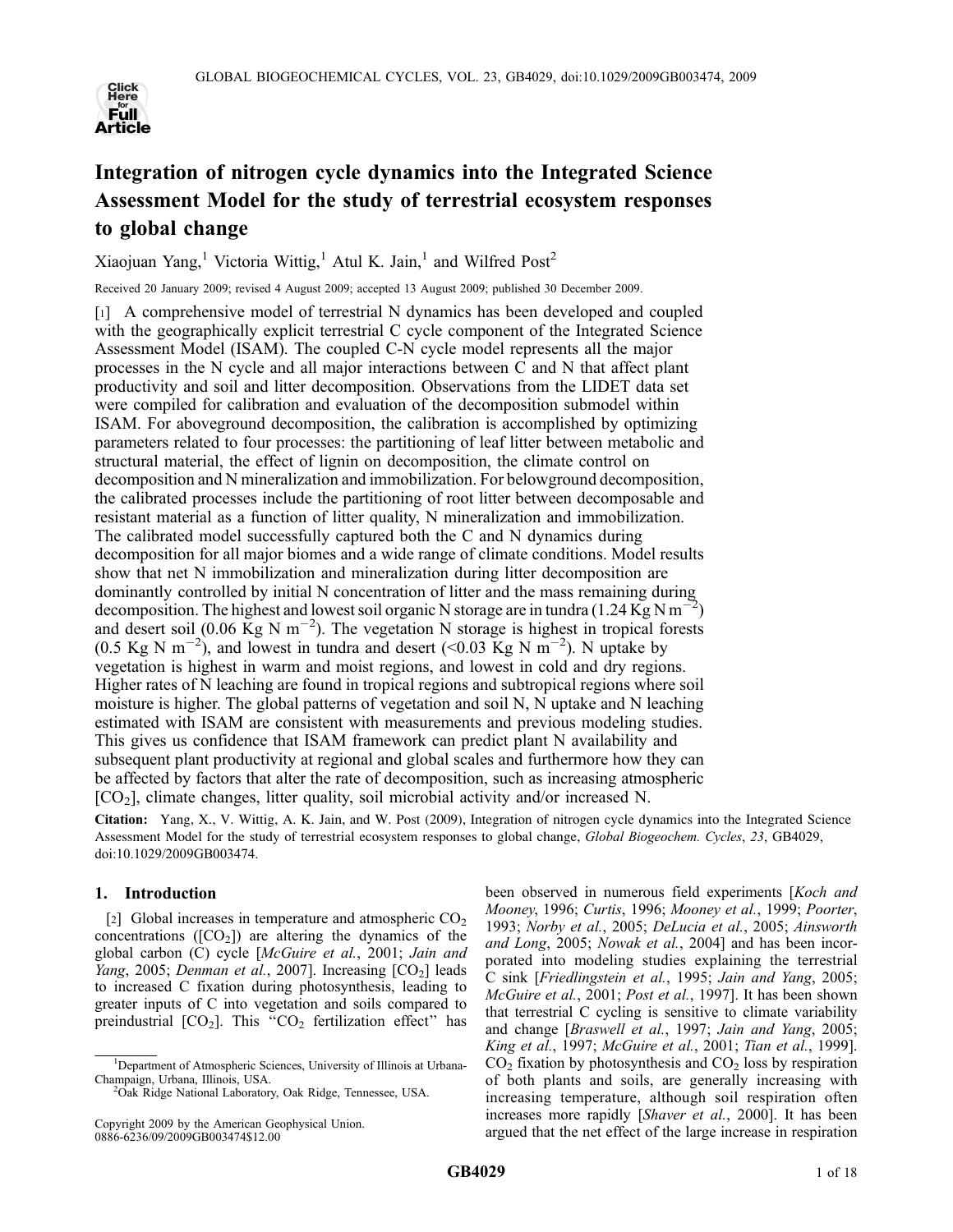in comparison to small increases in photosynthesis with increasing temperature will result in less C stored in terrestrial ecosystems [Cao and Woodward, 1998; Cramer et al., 2001; Friedlingstein et al., 2006; Berthelot et al., 2005; Ito, 2005].

[3] However, the terrestrial C cycle is not only directly altered by increasing atmospheric  $[CO<sub>2</sub>]$ , climate change, and anthropogenic N deposition, it also indirectly altered by feedbacks from nitrogen (N) cycle perturbations induced by changes in  $[CO<sub>2</sub>]$  and climate. This is due to the close coupling of the C and N cycles in the terrestrial biosphere. Plants require N for growth and maintenance of tissues which are eventual inputs into the soil. Soil microbes mineralize the organic N tied up with C in plant tissues during decomposition of litter and soil organic matter (SOM) creating a pool of inorganic N. The inorganic N is then available for plant uptake. Because plant N availability is largely determined by litter and soil decomposition [Kirschbaum and Paul, 2002], it therefore follows that any environmental factors that alter the rate of decomposition such as increasing  $[CO<sub>2</sub>]$ , climate changes, litter quality, soil microbial activity and/or increased input of N to the system via N deposition, will alter plant N availability and subsequent plant productivity in regions where nitrogen is a limiting nutrient.

[4] Studies have shown that N cycling is altered under elevated  $[CO_2]$  [Peterson et al., 1999; Norby et al., 2001; Gill et al., 2002; Zak et al., 2003; Hungate et al., 2004; *Mosier et al., 2002; Reich et al., 2001].* Elevated  $[CO_2]$ increases  $C_3$  photosynthesis by competitively inhibiting the oxygenation of Rubisco in favor of the carboxylation reaction [Long et al., 2004]. Enhanced plant growth leads to increased C storage and therefore additional N sequestration in plant biomass and soil organic matter, which leads to the depletion of the soil mineral N pool and therefore could constrain uptake of  $CO<sub>2</sub>$  by plants [*Luo et al.*, 2004; Oren et al., 2001; Finzi et al., 2006, 2007; Reich et al., 2006].

[5] Experiments indicate that on short time scales, N use efficiency is increased when the C:N ratio in plant tissue is increased [*Norby et al.*, 1999; *Körner*, 2000]. It has been shown that changes in plant tissue C:N ratio may have a negligible effect on decomposition [Norby and Cotrufo, 1998; Norby et al., 2001]. It has also been shown that increased  $[CO<sub>2</sub>]$  may increase root N uptake  $[McGuire et]$ al., 1995; Norby et al., 1999]. Experiments also show that mineral N availability in soil could be increased under climate warming through enhanced soil N mineralization, associated with increased decomposition rates[Rustad et al., 2001; *Shaver et al.*, 2000]. The increased mineral N in soil has the potential to enhance the uptake of  $CO<sub>2</sub>$  by plants more than the loss of  $CO<sub>2</sub>$  from soil respiration [*Rustad et* al., 2001; Shaver et al., 2000].

[6] Furthermore, the processes that directly or indirectly affect the response of terrestrial C storage to increased  $[CO<sub>2</sub>]$  operate on a wide range of time scales. For example, observations of increased C fixation and high C:N ratios of litter from elevated  $[CO<sub>2</sub>]$  experiments can last a few years whereas increased biological N fixation and decreased N loss are long-term mechanisms affecting overall N supply

[Luo et al., 2004; Thornley and Cannell, 2000]. Thus, the impact of elevated  $[CO<sub>2</sub>]$  on C and N dynamics derived from short-time-scale experiments i.e., less than 5 years, may not be the same in the long-term i.e., decades to centuries. To evaluate these impacts, modeling studies capable of projecting changes over long time scales are essential.

[7] Several recent studies highlight the importance of N dynamics in regulating the response of terrestrial C cycle to increasing  $[CO<sub>2</sub>]$  and climate change [*Thornton et al.*, 2007, 2009; Sokolov et al., 2008]. Thornton et al. [2007] show that N availability strongly constrains the  $CO<sub>2</sub>$  fertilization effect on plant productivity under increasing  $[CO<sub>2</sub>]$ . Sokolov et al. [2008] shows that consideration of N dynamics changes the sign of climate-C cycle feedback. When N dynamics are not considered, Sokolov et al. [2008] show that global warming reduces terrestrial C storage, i.e., a positive C-climate feedback. By contrast, when N dynamics are considered, Sokolov et al. [2008] found that terrestrial C storage actually increases with moderate increases in surface temperature due to the fertilization of plant growth by increased mineralization of N under climate warming. Thornton et al. [2009] also found an overall negative climate –carbon cycle feedback when N cycling is introduced, which is due to the fertilization of plant growth by increased mineralization of N under climate warming.

[8] Despite the close coupling of C and N cycles and the significant impact of N dynamics on terrestrial C storage, few global terrestrial ecosystem models have incorporated the interaction of N dynamics with C cycling and the interactive impact on terrestrial C uptake. The models available to date, e.g., TEM [McGuire et al., 1992], CENTURY [Schimel et al., 1996], Biome-BGC [Thornton et al., 2007] and LPJ [Xu-Ri and Prentice, 2008], with the exception of CENTURY, have focused predominantly on plant physiological processes and have simplified the decomposition processes. These models have had limited capacity to simulate N dynamics during litter and SOM decomposition and examine the resultant impacts on terrestrial C cycling. Extensive data from the Long-Term Intersite Decomposition Experiment (LIDET) is now available for the parameterization, calibration and evaluation of a dynamic model of decomposition and N cycling. LIDET was a 10 year reciprocal litter bag study designed to study the effects of substrate quality and global macroclimate on litter decomposition and N availability via immobilization and mineralization [LIDET, 1995; Parton et al., 2007]. LIDET provides an ideal data set for the development and testing of the factors governing decomposition in a broad range of ecosystems with varying climatic regimes.

[9] The Integrated Science Assessment Model (ISAM) was originally developed as a tool to project the likely impacts of future changes in  $[CO<sub>2</sub>]$  on terrestrial ecosystems as a result of fossil fuel burning, land use and land cover change and forest fires [Jain et al., 1996; Jain and Yang, 2005; Tao and Jain, 2005; Jain et al., 2006] and has been used in IPCC assessments to assess the future climate change scenarios [Schimel et al., 1996; Prentice et al., 2001]. The objective of the current study is to extend upon previous modeling work with ISAM detailing the C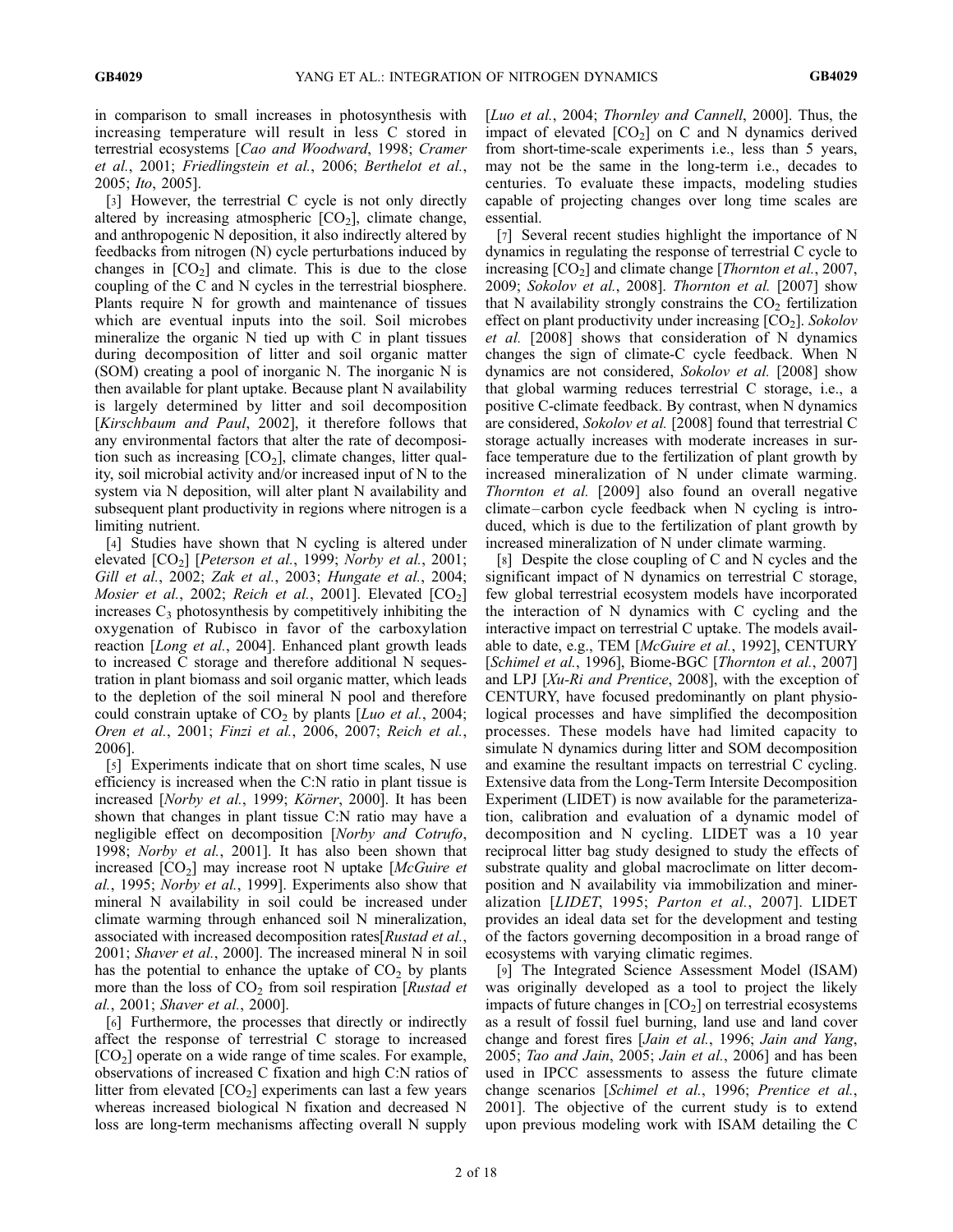

Figure 1. Schematic diagram of all reservoirs and flows in the ISAM coupled carbon – nitrogen cycle model. The side panel shows the abbreviations of different pools used in the text.

dynamics of the terrestrial biosphere [Jain and Yang, 2005; Jain et al., 1995; Jain et al., 1996] and couple this to the N cycle. The objective is achieved here through the development of a comprehensive model of terrestrial N dynamics and the coupling of this model with the geographically explicit terrestrial C cycle component of ISAM [Jain and Yang, 2005]. Specifically, this study is designed to (1) describe the structure and formulations of ISAM as modified to include a fully coupled N cycle, (2) calibrate and evaluate the newly defined N cycle processes (N mineralization and immobilization) via simulated estimates of litter and soil decomposition across a range of biomes using LIDET data, and (3) estimate and compare global mean pools and fluxes of N between vegetation and soils with measurements and other model studies.

[10] In a companion paper [*Jain et al.*, 2009], the model described here is used to investigate how the N cycle influences on the terrestrial C cycle in response to changes in  $[CO<sub>2</sub>]$ , climate, N deposition and land use during the 20th century.

# 2. Integrated Science Assessment Model **Description**

[11] The Integrated Science Assessment Model (ISAM) is composed of fully coupled atmospheric, oceanic and terrestrial biosphere reservoirs with the capacity to project the interactive effects of changes occurring within reservoirs, i.e., atmospheric chemistry, ocean C cycling and/or terrestrial productivity, in the context of global changes in climate, greenhouse gas emissions, N deposition, land cover and land use [Jain and Yang, 2005; Tao and Jain, 2005; Cao and Jain, 2005, 2008]. The terrestrial C cycle model in ISAM simulates C fluxes to and from different compart-

ments of the terrestrial biosphere within grid cells with 0.5° by 0.5° spatial resolution [Jain and Yang, 2005]. Each grid cell is completely occupied by at least one of the twelve land coverage classifications defined in Table  $S1$ .<sup>1</sup> Within each grid cell, ISAM simulates evapotranspiration, photosynthesis, autotrophic respiration, plant C allocation, litter production, and soil organic C decomposition. A complete description of the dynamics of the terrestrial C cycle model in ISAM is given by Jain and Yang [2005].

## 2.1. Extended ISAM Structure

[12] ISAM as described by Jain and Yang [2005] was extended to enable the explicit study of C and N dynamics, specifically accounting for the effect of mineral N availability on net primary productivity (NPP), through the development of a process-based representation of the complete N cycle. The N cycle model includes formulations describing N deposition, N fixation, N mineralization, N immobilization, nitrification, denitrification, and leaching (Figure 1). In order to study the interactive effects of C and N dynamics, comprehensive litter and SOM decomposition modules were developed. The factors integrated into ISAM that interact with the N cycle to impact litter and SOM decomposition include plant N uptake, litter quality, (i.e., C:N ratio), [N] and [lignin], climate, (i.e., temperature and precipitation), N addition, (i.e., deposition and input from agricultural fertilizer) and  $[CO<sub>2</sub>]$ .

[13] The original C cycle model in ISAM is composed of six compartments: ground vegetation, nonwoody tree parts, woody tree parts, detritus, active soil and resistant soil organic C. In the current extended version of ISAM, the

<sup>&</sup>lt;sup>1</sup>Auxiliary materials are available in the HTML. doi:10.1029/ 2009GB003474.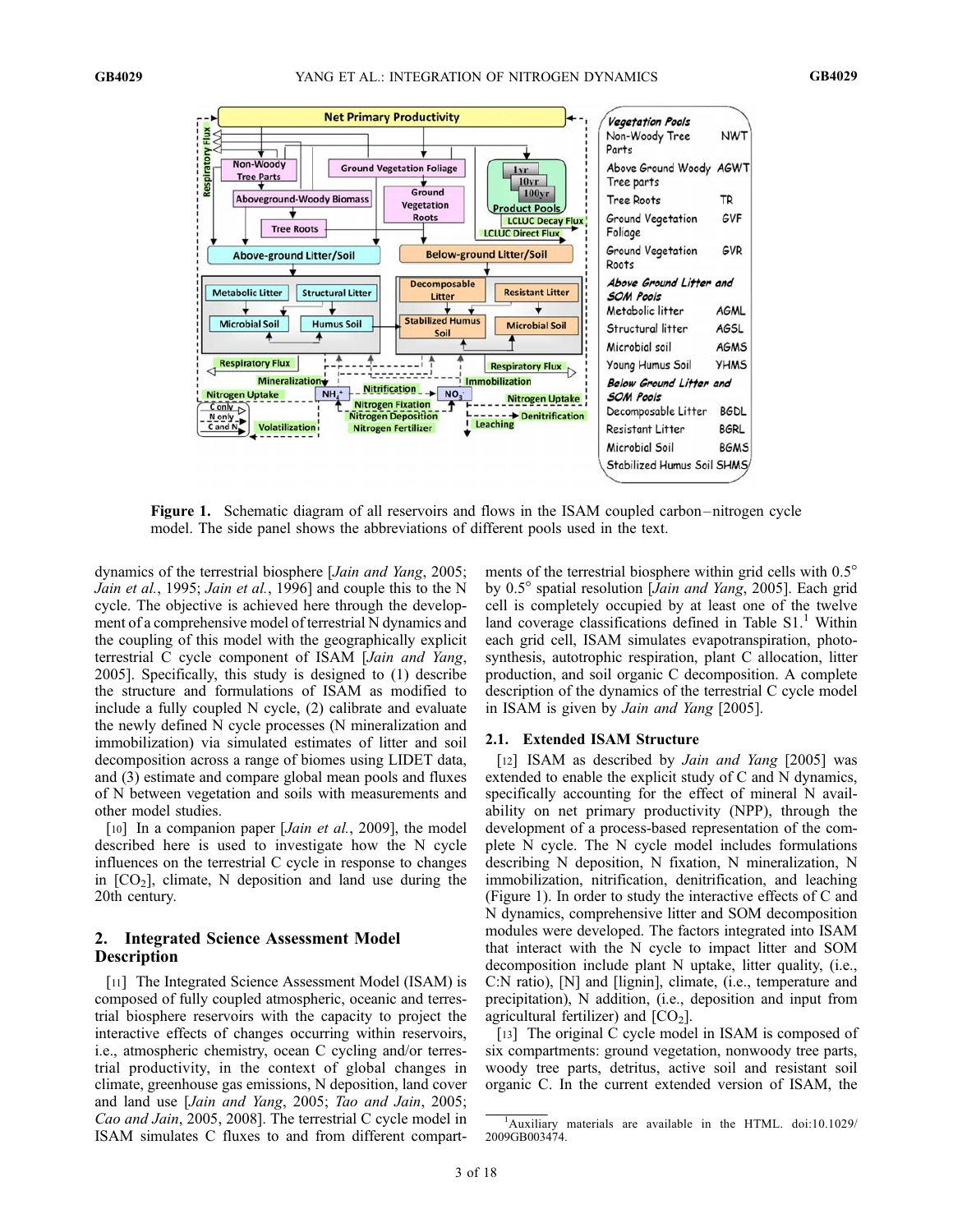ground vegetation (GV) pool is partitioned into ground vegetation foliage (GVF) and ground vegetation root (GVR); nonwoody tree parts (NWT) are unchanged; woody tree parts (WT) are partitioned into aboveground woody parts (AGWT), and tree roots (TR) (Figure 1). Additional, extensive modifications were made to the litter and SOM pools which now are composed of 8 reservoirs: (1) aboveground metabolic litter (AGML), (2) aboveground structural litter (AGSL), (3) belowground decomposable plant litter (BGDL), (4) belowground resistant plant litter (BGRL), (5) aboveground microbial soil (AGMS), (6) young humus soil (YHMS), (7) belowground microbial soil (BGMS), and (8) stabilized humus soil (SHMS). In addition, two inorganic N reservoirs, ammonium N and nitrate N, are added (Figure 1).

[14] ISAM also considers how C and N dynamics are influenced by land cover and land use change (LCLUC) activities [Jain and Yang, 2005]. When natural vegetation changes due to LCLUC activities in a grid cell, a specified amount of vegetation biomass is transferred to litter reservoirs representing slash left on the ground. There are two possibilities considered for the remaining plant material. The remaining plant material could be burned due on LCLUC activities such as clearing the land for agriculture. In this scenario, the C and N previously contained in the burned plant material are released directly to the atmospheric pool as a LCLUC Direct Flux (Figure 1). Alternatively, the C and N are transferred to wood and/or fuel product reservoirs comprising Product Pools (Figure 1). Carbon and N stored in the Product Pools are released to the atmosphere via LCLUC Decay Flux (Figure 1) at rates dependent on usage [Jain and Yang, 2005].

[15] The equations are as follows, and variables and parameters are given in Table 1.

For the effect of nitrogen availability on NPP,

$$
f_{\rm NPP}(\mathbf{N}) = a + b \times e^{-c \times x} \tag{1}
$$

For the change of N content of above and belowground litter and soil organic pools (i),

$$
\frac{dN_i}{dt} = \frac{dC_i}{dt} / (C/N)_i
$$
 (2)

For the N mineralized or immobilized amount due to decomposition of  $i$  pool to product pool  $j$ ,

$$
N_M = \left(\frac{dC_i}{dt}\right) / (C/N)_i - \left(\frac{dC_i}{dt}\right) \times E_i / (C/N)_j \tag{3}
$$

For the amount of N nitrified from ammonium N to nitrate N,

$$
N_{\text{nitri}} = N_{\text{NH4}} \left( 1 - e^{-r \times fB(T) \times fB(W)} \right) \tag{4}
$$

For the amount of N denitrified,

$$
N_{den} = N_{NO3} \times (CO_2)_l \times D \times P \tag{5}
$$

For the N nitrate leaching amount,

$$
N_{\text{leach}} = N_{NO3} \times \frac{R}{FC}
$$
 (6)

For the change in carbon content  $(C_i)$  of aboveground soil and litter pools,

$$
\frac{dC_i}{dt} = -K_i \times C_i \times \text{DEFAC}[fA(T), fA(W)] \times f(\text{Lig}) \times f(N)
$$
\n(7a)

For the change in carbon content  $(C_i)$  of belowground soil and litter pools,

$$
\frac{dC_i}{dt} = -K_i \times C_i \times fB(T) \times fB(W) \times f(N) \times f(P) \tag{7b}
$$

For the climate factor,

$$
DEFAC = fA(T) \times fA(W)
$$
 (8a)

For the temperature term,

$$
fA(T) = 0.08 \times \exp(0.095 \times T_{\text{soil}})
$$
 (8b)

For the soil water term,

$$
fA(W) = \frac{1.0}{1.0 + 30 \times \exp(-8.5 \times w_{\text{rat}})}
$$
(8c)

For the lignin concentration factor,

$$
f(\text{Lig}) = \exp(-\alpha \times \text{L}_s)(\text{for AGSL pool})
$$
  

$$
f(\text{Lig}) = 1(\text{for other pools})
$$
 (9)

For the scalar modifier representing the effects of soil temperature on decomposition rates of soil reservoirs,

$$
fB(T) = \frac{47.9}{1 + \exp(106/(T + 18.3))}
$$
(10)

For the balance between potential N supply and demand for litter and soil decomposition,

$$
\beta = N_{\text{NH4}} + N_{\text{NO3}} + \sum_{i} \frac{dN_i}{dt} - \sum_{i} \frac{dC_i}{dt} \times E_i / (C/N)_j \tag{11a}
$$

where  $i$  stands for decomposing pool, and  $j$  stands for humus or microbial pool.

For the nitrogen status of litter and soil organic matter pools (i) during decomposition,

$$
N_{\text{stat}(i)} = \frac{dN_i}{dt} - \frac{dC_i}{dt} \times E_i / (C/N)_j \tag{11b}
$$

For the nitrogen available for the decomposition of N limited pools,

$$
N_{sup}=N_{NO3}+N_{NH4}+\sum\nolimits_{i}N_{stat(i)} \ if \ N_{stat(i)}> = 0 \qquad (11c)
$$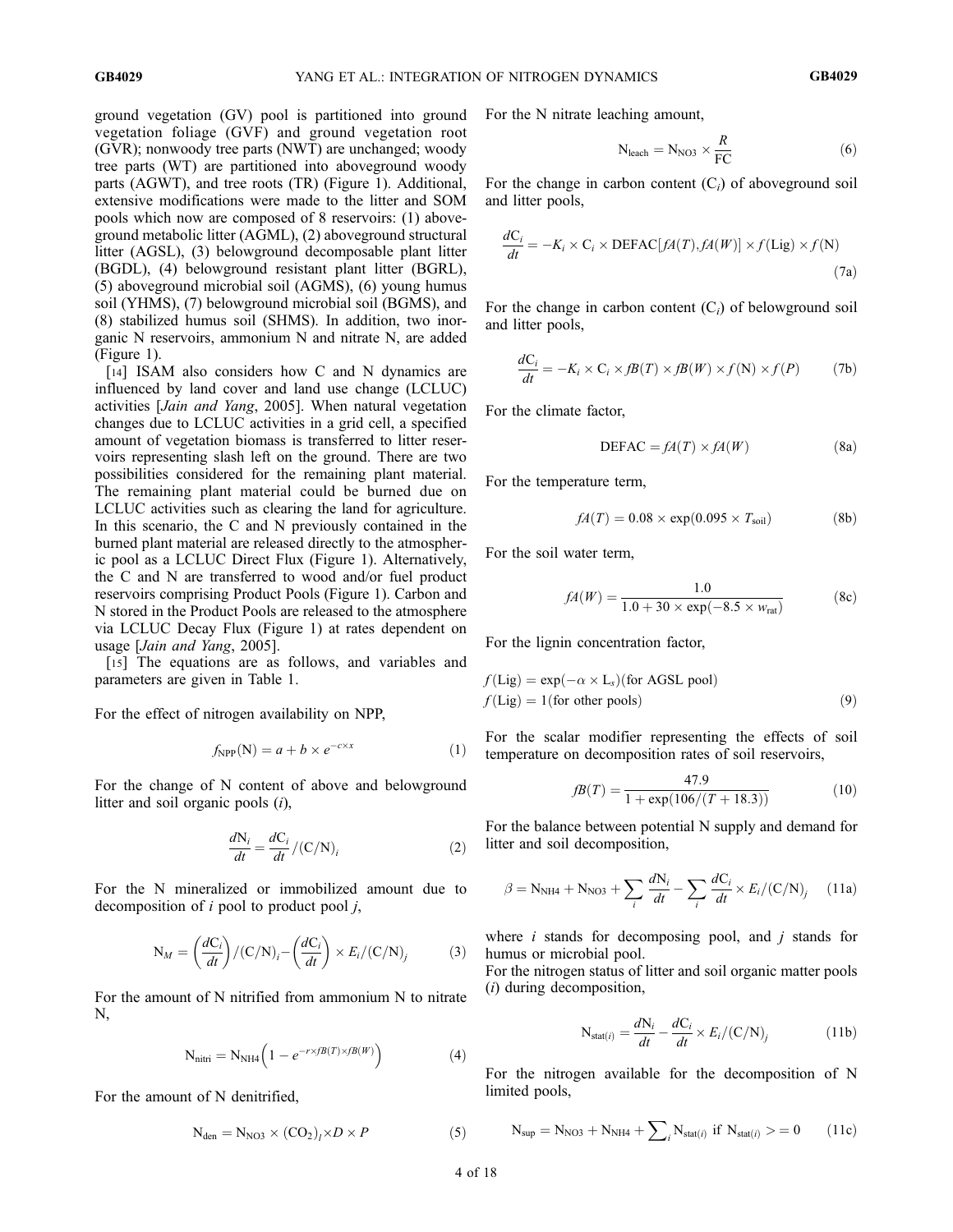Table 1. Variables and Parameters That Appear in Model Equations

| Symbol                   | Definition                                                                          | Value                                   | Source                                           |
|--------------------------|-------------------------------------------------------------------------------------|-----------------------------------------|--------------------------------------------------|
| х                        | Ratio of N supply and demand for plants                                             |                                         |                                                  |
| $a, b,$ and $c$          | Parameters used in equation (1)                                                     | a/b/c                                   | McGuire et al. [1992]                            |
|                          | Tropical evergreen                                                                  | 1.00/0.00/0.00                          | McGuire et al. [1992]                            |
|                          | Tropical deciduous                                                                  | 1.00/0.00/0.00                          | McGuire et al. [1992]                            |
|                          | Temperate evergreen                                                                 | $1.25/-1.25/1.60$                       | McGuire et al. [1992]                            |
|                          | Temperate deciduous                                                                 | $1.25/-1.25/1.60$                       | McGuire et al. [1992]                            |
|                          | Boreal forest                                                                       | $1.50/-1.50/1.10$                       | McGuire et al. [1992]                            |
|                          | Savanna                                                                             | $1.60/-1.60/0.98$                       | McGuire et al. [1992]                            |
|                          | Grassland                                                                           | $1.50/-1.50/1.10$                       | McGuire et al. [1992]                            |
|                          | Shrubland                                                                           | $1.56/-1.56/1.00$                       | McGuire et al. [1992]                            |
|                          | Tundra                                                                              | $1.87/-1.87/0.76$                       | McGuire et al. [1992]                            |
|                          | Desert                                                                              | $1.09/-1.09/2.45$                       | McGuire et al. [1992]                            |
|                          | Polar desert                                                                        | $2.00/-2.00/0.69$                       | McGuire et al. [1992]                            |
|                          | Cropland                                                                            | $1.00/-1.00/0.00$                       | McGuire et al. [1992]                            |
| $(C:N)_{ABSL}$           | Pastureland                                                                         | $1.00/-1.00/0.00$<br>150                | McGuire et al. [1992]                            |
| $(C:N)_{AGML}$           | C:N Ratio of ABSL pool<br>C:N Ratio of AGML pool                                    | Varies                                  | <i>Parton et al.</i> [1987]<br>see section 2.2.2 |
| $(C:N)_{AGMS}$           | C:N Ratio of AGMS pool                                                              | $8 - 30$                                | see section 2.2.2                                |
| $(C:N)$ YHMS             | C:N Ratio of AGMS pool                                                              | Varies                                  | see section 2.2.2                                |
| $(C:N)_{BGDL}$           | C:N Ratio of AGMS pool                                                              | Varies                                  | see section 2.2.2                                |
| $(C:N)_{BGRL}$           | C:N Ratio of AGMS pool                                                              | Varies                                  | see section 2.2.2                                |
| $(C:N)_{BGMS}$           | C:N Ratio of BGMS pool                                                              | 8                                       | Bradbury et al. [1993]                           |
|                          |                                                                                     |                                         | and Bauhus and                                   |
|                          |                                                                                     |                                         | Khanna [1999]                                    |
| $(C:N)_{SHMS}$           | C:N Ratio of SHMS pool                                                              | Varies                                  | see section 2.2.2                                |
| $E_i$                    | microbial efficiency of the <i>i</i> th pool                                        |                                         |                                                  |
|                          | AGML, AGSL, AGMS, YHMS                                                              | 0.45, 0.30, 0.60, 0.55                  | Moorhead et al. [1999]                           |
|                          | BGGL, BGRL, BGMS, SHMS                                                              | $(1 - FCO2)$ , function                 | see equation $(18)$                              |
|                          |                                                                                     | of soil clay fraction                   |                                                  |
| $N_{\rm NH4}$            | amount of ammonium N in soil                                                        |                                         |                                                  |
| r                        | rate constant of nitrification                                                      | $0.16$ week <sup>-1</sup>               | Bradbury et al. [1993]                           |
| $N_{NO3}$                | amount of nitrate N in soil                                                         |                                         |                                                  |
| $(CO_2)_l$               | C lost due to respiration during                                                    |                                         |                                                  |
|                          | the decomposition of SOM                                                            |                                         |                                                  |
|                          | (acting as a surrogate for<br>biological activity)                                  |                                         |                                                  |
| D                        | denitrification factor                                                              | 50 (kg C) <sup>-1</sup> m <sup>-2</sup> | Bradbury et al. [1993]                           |
| FC                       | field capacity                                                                      |                                         |                                                  |
| Ρ                        | ratio of soil moisture and FC                                                       |                                         |                                                  |
| R                        | Excess water, which moves downward                                                  |                                         |                                                  |
|                          | out of the soil layer after the soil has                                            |                                         |                                                  |
|                          | reached its field capacity (FC)                                                     |                                         |                                                  |
| $K_i$                    | decomposition rate of the <i>i</i> th reservoir $(yr^{-1})$                         |                                         |                                                  |
|                          | AGML, AGSL, AGMS, YHMS                                                              | 4.5, 18.5, 7.3, 2.0                     | Moorhead et al. [1999]                           |
|                          | BGDL, BGRL, BGMS, SHMS                                                              | 10.0, 0.3, 0.66, 0.02                   | Jenkinson [1990]                                 |
| $T_{\rm soil}$           | soil temperature                                                                    |                                         |                                                  |
| $W_{\text{rat}}$         | ratio of available water (precipitation                                             |                                         |                                                  |
|                          | plus stored soil water) and potential                                               |                                         |                                                  |
|                          | evapotranspiration                                                                  |                                         |                                                  |
| $L_{\rm s}$              | lignin concentration                                                                |                                         | calibrated based on LIDET                        |
| $\alpha$                 | empirical factor that describes the extent<br>to which decomposition is slowed down | 1.5                                     | data for litter mass loss                        |
|                          | as the lignin concentration increases.                                              |                                         |                                                  |
| f(P)                     | scalar modifiers representing the effects                                           | 0.6                                     | Jain and Yang [2005]                             |
|                          | of plant protection on decomposition                                                |                                         |                                                  |
|                          | rates of soil reservoirs                                                            |                                         |                                                  |
| Т                        | monthly temperature $(^{\circ}C)$ .                                                 |                                         | see section 2.3.2                                |
| f(B(W))                  | scalar modifiers representing the effects                                           | $0.2 - 1$                               | see section 2.3.2                                |
|                          | of soil moisture deficit on decomposition                                           |                                         |                                                  |
|                          | rates of soil reservoirs                                                            |                                         |                                                  |
| $N_{\rm max}$            | maximum rate of nitrogen uptake by vegetation                                       |                                         | Raich et al. [1991] <sup>a</sup>                 |
| $K_{nl}$                 | concentration of $N_{av}$ at which N uptake                                         | $1.0 \text{ g N m}^{-2}$                | Raich et al. [1991]                              |
|                          | proceeds at one-half its maximum rate                                               |                                         |                                                  |
| M                        | soil water                                                                          |                                         |                                                  |
| $\mathcal{S}_{\rm AGMS}$ | fraction of decomposed AGMS that                                                    | 0.1                                     | Corbeels et al. [2005]                           |
|                          | is stabilized and transferred to YHMS pool                                          |                                         |                                                  |
| $S_{YHMS}$               | fraction of decomposed YHMS that                                                    | 0.1                                     | Corbeels et al. [2005]                           |
|                          | is stabilized and transferred to SHMS pool                                          |                                         |                                                  |

<sup>a</sup>For few grid points the value of  $N_{\text{max}}$  is adjusted in the steady state run to get the balance between the annual nitrogen uptake and nitrogen litter production.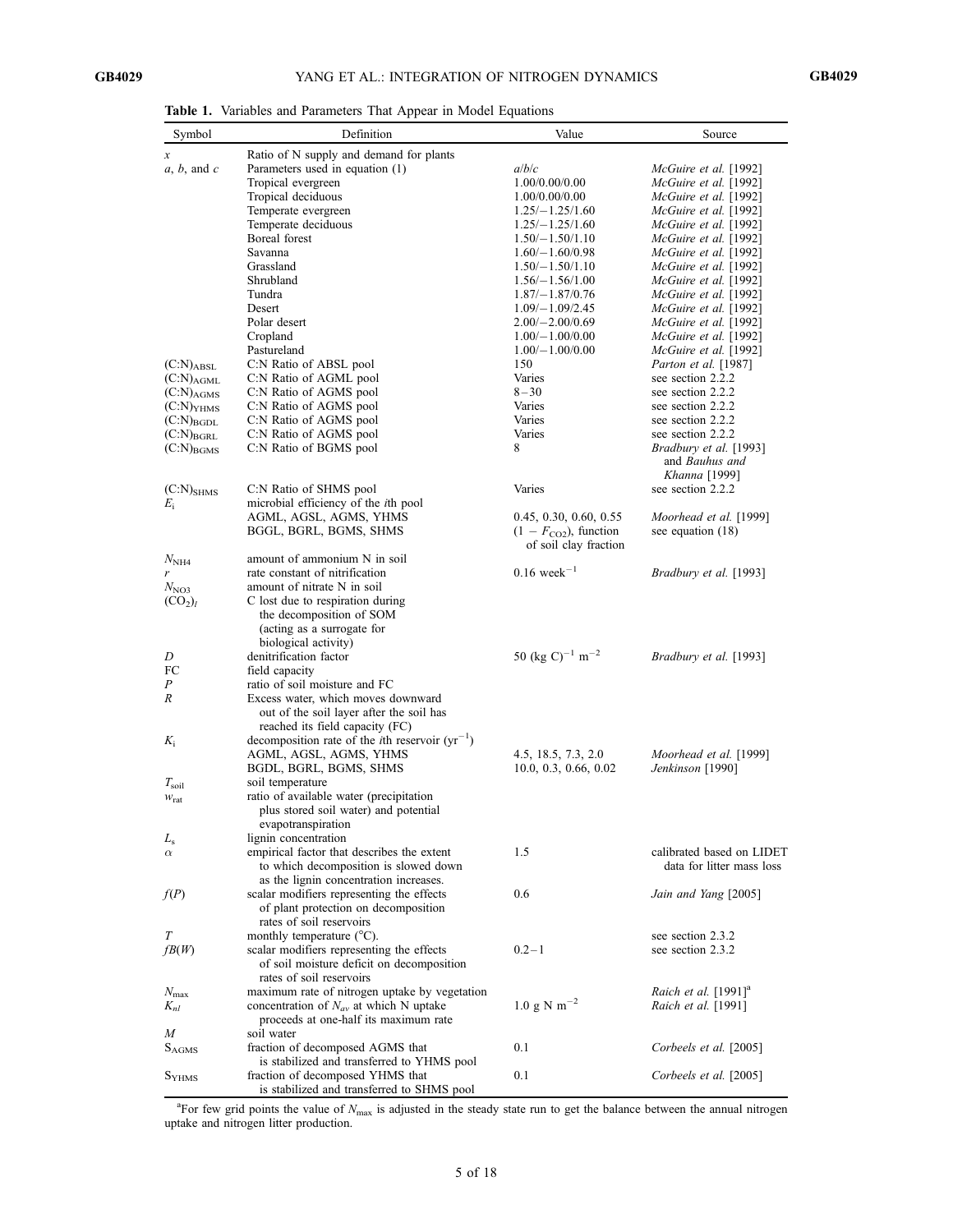For the nitrogen needed to support decomposition of N For the root litter for BGDL pool, limited pools,

$$
N_{\text{ned}} = \sum_{i} N_{\text{stat}(i)} \text{ if } N_{\text{stat}(i)} < 0 \tag{11d}
$$

For the nitrogen limitation factor for decomposition of litter and soil organic matter pools,

$$
f(N) = \begin{cases} \frac{N_{\text{sup}}}{N_{\text{ned}}} & \text{if } N_{\text{stat}(i)} < 0\\ 1 & \text{if } N_{\text{stat}(i)} > = 0 \end{cases}
$$
 (11e)

For the N uptake by vegetation,

$$
N_{\text{uptake}} = \frac{N_{\text{max}} \times K_S \times (N_{\text{NH4}} + N_{\text{NO3}})}{K_{\text{nl}} + K_S \times (N_{\text{NH4}} + N_{\text{NO3}})} \times e^{0.0693 \times T_{\text{sol}}} \times f_{\text{root}}
$$
\n(12a)

For the N uptake by vegetation from  $NH<sub>4</sub>$  pool in soil,

$$
N_{\text{uptake,NH4}} = \frac{N_{\text{NH4}}}{N_{\text{NO3}} + N_{\text{NH4}}} \times N_{\text{uptake}} \tag{12b}
$$

For the N uptake by vegetation from  $NO<sub>3</sub>$  pool in soil,

$$
N_{\text{uptake,NO3}} = \frac{N_{\text{NO3}}}{N_{\text{NO3}} + N_{\text{NH4}}} \times N_{\text{uptake}} \tag{12c}
$$

For the parameter accounting for relative difference in the conductance of the soil to nitrogen diffusion,

$$
K_S = 0.90 \left( M/\text{FC} \right)^3 + 0.10 \tag{13}
$$

For the factor that weights plant nitrogen uptake based on root C,

$$
f_{\text{root}} = 1.0 - 0.8e^{-\text{root\_C} \times 0.015 \times 2.5}
$$
  
• (root C × 0.015 × 2.5 < 33 g C m<sup>-2</sup>)  

$$
f_{\text{root}} = 1 (\text{root C} \times 0.015 \times 2.5 \ge 33 g C m^{-2})
$$
(14)

For the dead foliage litter for AGML pool,

$$
f_{\rm ml} = 0.85 - 0.018 \times L_s / N \tag{15a}
$$

For the dead foliage litter for AGSL pool,

$$
f_{\rm sl} = 1 - f_{\rm ml} \tag{15b}
$$

For the fraction of C contents in *i*th pool lost as  $CO<sub>2</sub>$ ,

$$
1 - E_i, \t\t(16a)
$$

For the fraction of C contents in ith pool (i.e., AGMS and YHMS) that is stabilized and humified,

$$
E_i \times S_{\text{AGMS}} \text{ or } E_i \times S_{\text{YHMS}} \tag{16b}
$$

$$
f_{\rm d} = 0.74 - 0.015 \times L_s/N \tag{17a}
$$

For the root litter for BGRL pool,

$$
f_{\rm r} = 1 - f_{\rm d} \tag{17b}
$$

For the C transferred to atmosphere from BGDL and BGRL pools,

$$
F_{\text{CO2}} = y/(1+y)
$$
  
y = 1.67 × [1.85 + 1.60 × exp(-0.786 × soil clay fraction in %)] (18)

[16] The model operates on two time steps. The vegetation submodel operates on yearly time step, e.g., NPP, litter production and N demand by vegetation are calculated annually. Annual litter production is equally distributed into each week of a year to provide the weekly litter input. Litter and soil decomposition, N immobilization, N mineralization, N uptake, denitrification, nitrification, and N leaching are calculated weekly. The N uptake for each week is summed to calculate annual N uptake. This value is then compared with annual N demand to determine the effect of N availability on NPP as described by equation (1).

#### 2.2. Nitrogen Dynamics of Different Reservoirs

### 2.2.1. Nitrogen Dynamics of Vegetation Reservoirs

[17] The effect of mineral N availability on NPP is dynamically determined by comparing plant N supply and demand. The initial [N] in each vegetation reservoir is calculated based on its C:N ratio as defined in Table S1, based on the assumption that 50% of vegetation biomass is C [Smith et al., 2003]. At each yearly time step, total N demand is a function of initial [N] of plant tissues and new growth. N supply is the sum of annual N retranslocation from foliage prior to litter fall and annual N uptake by plants. N retranslocation determines the rate of N movement from the vegetation pools prior to litterfall for plant to use in next year. It is assumed that there is no retranslocation of N in woody and root reservoirs. The retranslocation rate for GVF is assumed to be 50% for all biome types [White et al., 2000], whereas the retranslocation rate for the NWT reservoir is prescribed for each forest ecosystem (Table S1). Plant N uptake is dependent on mineral N availability, temperature, soil moisture, and root mass; and is discussed in section 2.4. The ratio of N supply to N demand is used to estimate the effect of N availability on NPP following equation (1). When the calculated N demand is greater than N supply, NPP is scaled back to the level that N supply can support. For example, under conditions of N limitation, photosynthesis is down regulated, therefore reducing NPP. On the other hand, if N demand is less than supply, plant production is enhanced and NPP is increased accordingly until reaching the N saturation point [McGuire et al., 1992].

[18] N allocation in vegetation reservoirs is calculated annually and after litter N production (section 2.4). The total amount of N available for allocation in vegetation is the sum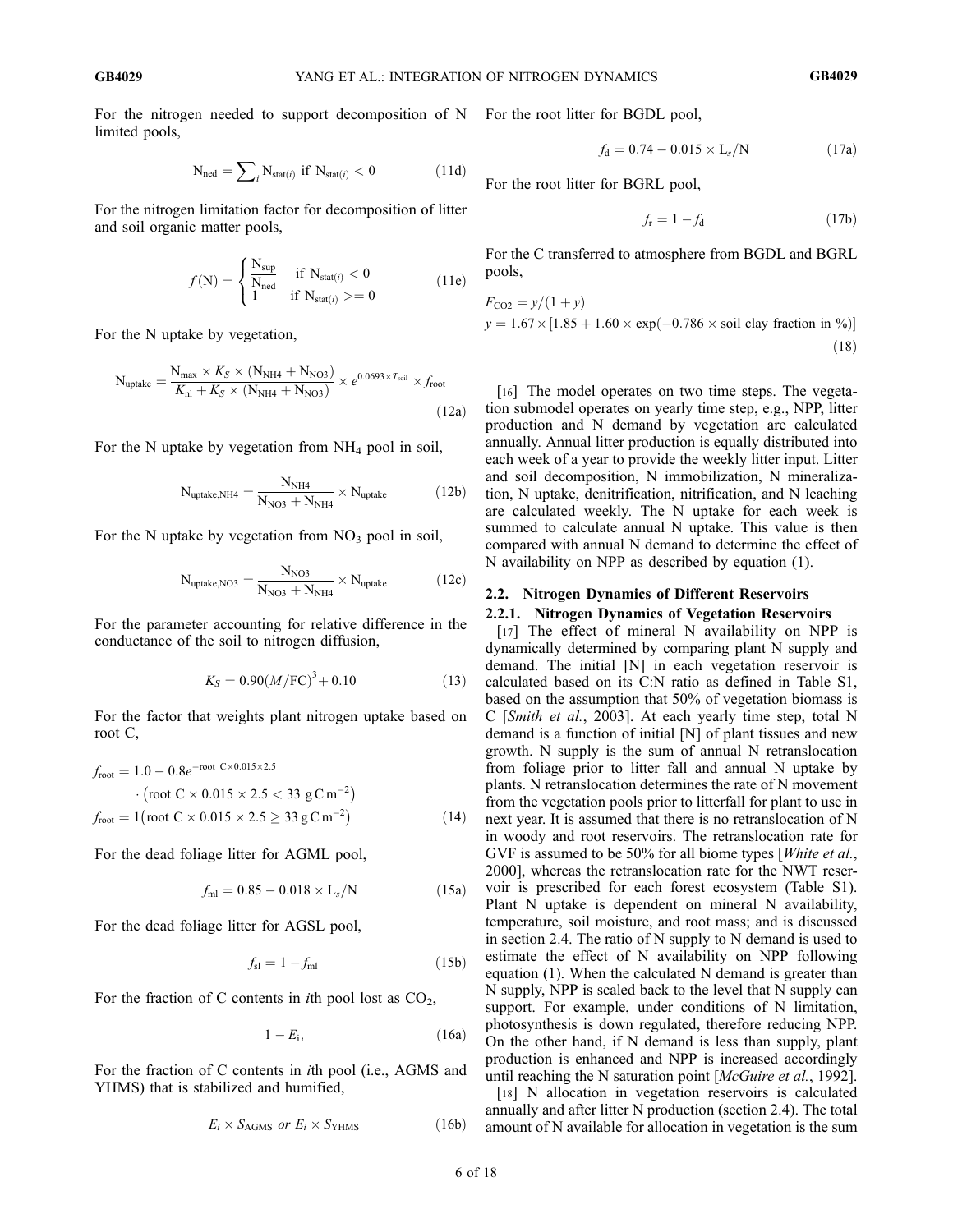of plant N supply and all vegetation N. N allocation is calculated in such a way that relative C:N ratios among the vegetation reservoirs are fixed, while the C:N ratio of any one vegetation reservoir is allowed to vary as a function of N uptake and loss [*Friend et al.*, 1997].

### 2.2.2. Nitrogen Dynamics of Aboveground and Belowground Litter and Soil Organic Matter Reservoirs

[19] Changes in the N content of aboveground and belowground litter and SOM reservoirs follow changes in C content (see section 2.3.2). The [N] of litter and SOM is equal to the product of changes in C and C:N ratio of each reservoir (equation (2)). We assume the C:N ratio of AGSL reservoir to be fixed at 150 [Parton et al., 1987], whereas the C:N ratio of AGML reservoir varies with the overall [N] of aboveground litter. The C:N ratio for microbial soil varies greatly and studies have given different ranges for its value. For example, Moorhead et al. [1999] assumes that C:N ratio of microbial soil varies between 12 and 22, while Corbeels et al. [2005] indicates it ranges between 5 and 30. We use LIDET data to calibrate the C:N ratio of AGMS pool increasing between 8 and 30 as the [N] of incoming litter decreases from 2% to 0.1%. The C:N ratio for YHMS reservoir is assumed to be C:N ratio of AGMS reservoir plus 6, which is determined by fitting the model to observed rates of nitrogen mineralization during litter decomposition in other experiments [Moorhead et al., 1999], and is also evaluated with data from LIDET in this study.

[20] The C:N ratios of BGDL and BGRL are allowed to vary, but they maintain a constant proportionality between them. Here we assume that the C:N ratio of BGRL is three times the C:N ratio of BGDL reservoir. This relationship is determined by fitting the model to measured [N] data based on LIDET experiments. The C:N ratio of BGMS reservoir is assumed to be 8, which is the mean value determined in 119 temperate, tropical, and boreal forest soils [Bauhus and Khanna, 1999]. The C:N ratio for SHMS reservoir is allowed to vary depending on the overall [N] of the material transferred into SHMS reservoir.

[21] During the decomposition of both aboveground and belowground litter and SOM pools, part of C is respired. The remaining C cycles between litter and SOM pools as shown in Figure 1. Both immobilization and mineralization of N can occur during decomposition depending on the C:N ratio of the litter and SOM pools and the microbial efficiency (equation (3)). If the transferred amount of C requires less N to maintain the specified C:N ratio of humus and microbial pool, N will be mineralized ( $N_M > 0$  in equation (3)). In contrast, if the transferred amount of C requires additional N to maintain the specified C:N ratio, immobilization of inorganic N from both soil mineral reservoirs, i.e., ammonium and nitrate, will occur ( $N_M < 0$  in equation (3)). If there is not enough mineral N to meet immobilization demand, decomposition rate is reduced as discussed in section 2.3.2.

## 2.2.3. Nitrogen Dynamics of Soil Inorganic Nitrogen Reservoirs

### 2.2.3.1. Biological N Fixation and N Deposition

[22] A regression analysis of literature-based estimates of N fixation on ecosystem evapotranspiration (ET) [Cleveland

et al., 1999] demonstrates that there are significant relationships between ET and N fixation: ET accounted for >60% of the variability in the whole range of estimates of N fixation. This suggests that at the ecosystem level, ET is a reasonable predictor of N fixation. In this study, we incorporated the empirical function developed by *Schimel et al.* [1996] to estimate BNF based on ET. We modified the parameters in the function in such a way as to the estimated BNF for each biome type in accordance with that given by Cleveland et al. [1999]. Another input for inorganic N in soil is atmospheric wet and dry deposition. In this study, we use the deposition data from 1765 provided by Galloway et al. [2004].

### 2.2.3.2. Nitrification and Denitrification

[23] During nitrification, ammonium N is nitrified to nitrate N. This is modeled at each time step according to equation (4) [*Bradbury et al.*, 1993]. Denitrification transforms nitrate N into gaseous N (NO, N<sub>2</sub>O, N<sub>2</sub>), which is then released to the atmospheric reservoir according to equation (5) [Bradbury et al., 1993]. Since denitrification in the soil is strongly related to  $CO<sub>2</sub>$  production [*Bradbury* et al., 1993], the amount of N denitrified in each time step is proportional to the amount of  $CO<sub>2</sub>$  produced from SOM decomposition (equation (6)). Further, we assume that the maximum rate of denitrification occurs when the soil is at the maximum water holding capacity. If the soil water is unsaturated, the denitrification rate decreases in proportion to the ratio of soil moisture and field capacity  $(P)$ .

### 2.2.3.3. Nitrate Leaching and Volatilization

[24] It is assumed that nitrate N is infinitely soluble in water and moves downward out of the soil layer at the same rate as the water in which it is dissolved. The amount the nitrate N leaching out of the soil is determined by the soil nitrate N pool, field capacity of the soil (FC), and percolation (R) according to equation (6). Percolation occurs when the water entering the soil layer is more than that needed to saturate it. The soil water budget model by *Pastor and Post* [1985] as implemented by [Jain and Yang, 2005] was used to calculate soil water content and percolation.  $NH<sub>4</sub><sup>+</sup>$  N can be lost by volatilization after the application of N fertilizers and is modeled using the formulations of Bradbury et al. [1993]. The N volatilization flux in this study is zero; because N fertilizers input are not considered in this study.

# 2.3. Carbon Dynamics of Different Reservoirs

# 2.3.1. Carbon Dynamics of Vegetation Reservoirs [25] Net primary production ( $\text{kg} \text{ C m}^{-2} \text{ yr}^{-1}$ ) for the

GVF, NWT and AGWT pools varies with vegetation C according to empirical plant growth equations [*Jain et al.*, 1996; Kheshgi et al., 1996; King et al., 1995]. The photosynthetically active vegetation carbon reservoirs are characterized by their turnover times and the rate of exchange between them. The values of these parameters for each of our model's land cover types are calculated from the specified initial values of fraction of tree and ground vegetation carbon (kg C m<sup>-2</sup> yr<sup>-1</sup>) as described in detailed by Jain and Yang [2005]. The modeled NPP is consistent with other studies [Prentice et al., 2001; Cramer et al., 1999] as noted by Jain and Yang [2005]. The GVF and NWT reservoirs fix C by photosynthesis, while the remaining AGWT, TR, and GVR release C by respiration. Net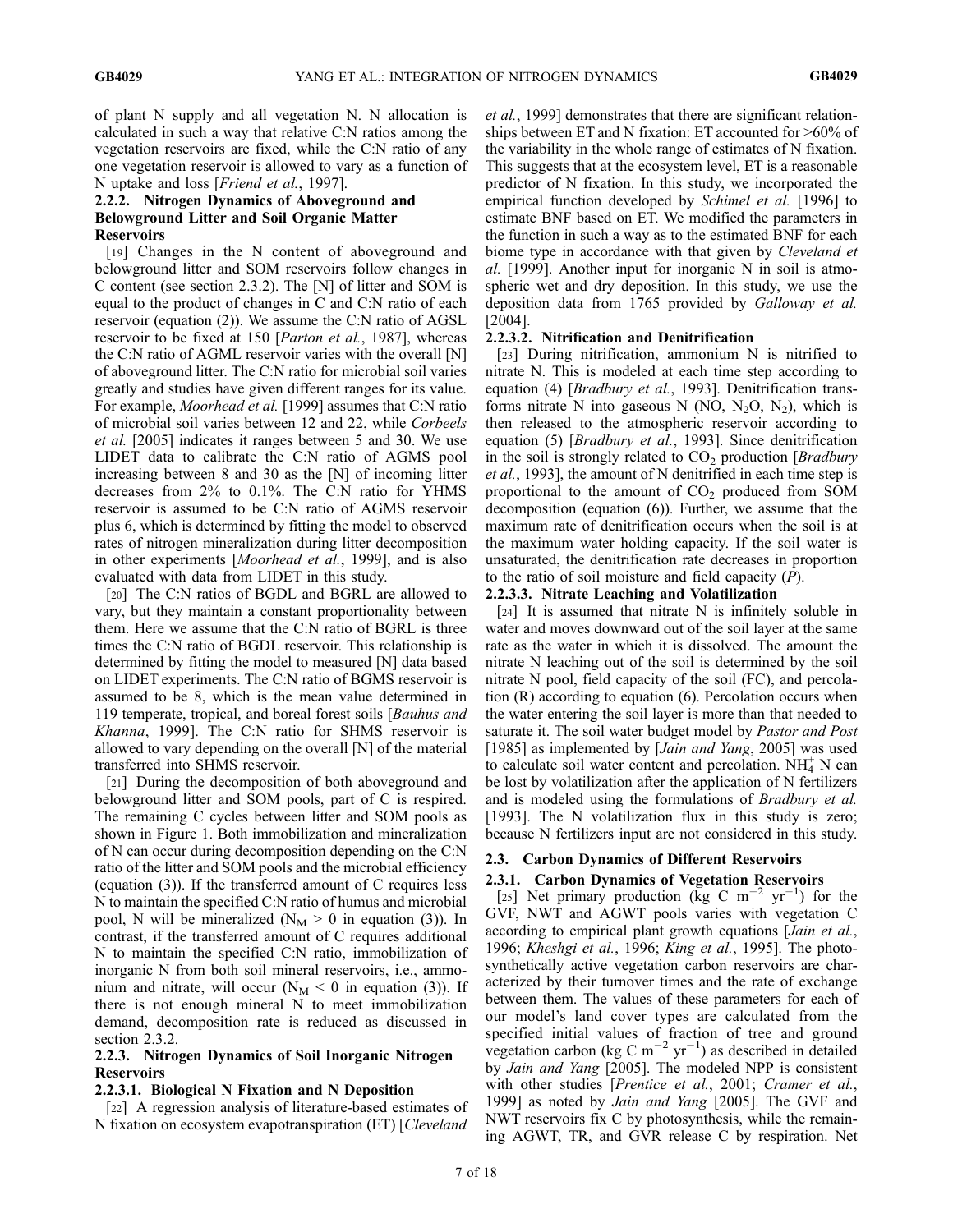photosynthesis of ground vegetation is partitioned equally into GVF and GVR [Post et al., 1997; Potter and Klooster, 1997; Friedlingstein et al., 1999]. The C in tree reservoirs is allocated between NWT, AGWT, and TR. The allocation of C between NWT and AGWT were derived by Jain and Yang [2005]. The allocation of C between AGWT and TR is determined based on the lifetime and mass fraction of tree roots for each land cover type [King et al., 1997].

# 2.3.2. Carbon Dynamics of Aboveground and

## Belowground Litter and Soil Reservoirs

[26] The C dynamics for aboveground litter (AGML and AGSL) and soil (AGMS and YHMS) pools are based on the CENTURY model [Parton et al., 1987, 1994; Moorhead et al., 1999] taking into account both environmental and biological drivers of decomposition, namely temperature, soil moisture, and quality of aboveground litter. The belowground litter, i.e., dead roots and soil organic C dynamics, are estimated based on the Rothamsted soil turnover model (RothC) [Jenkinson, 1990]. This model has been successfully applied to estimate soil organic matter turnover for agriculture and forest biomes [King et al., 1997; Jain and Yang, 2005; Smith et al., 1997; Paul and Polglase, 2004].

[27] The changes in C content of aboveground and belowground soil and litter pools are calculated according to equations (7a) and (7b). The decomposition rates  $(K_i)$ of aboveground reservoirs are modified by a climate factor (DEFAC) (equation (8a)), a temperature term  $fA(T)$ (equation (8b)), a soil water term  $f(A(W))$  (equation (8c)) [*Parton et al.*, 1994] and a [lignin] factor  $f(Lig)$  [*Parton et al.*, 1987]. The value of  $f(Lig)$  for the AGSL pool is calculated by equation (9). In equation (7b),  $f(x)$ ,  $f(x)$ ,  $f(x)$ ,  $f(P)$  are the scalar modifiers representing the effects of soil temperature, soil moisture deficit, and plant protection on decomposition rates of soil reservoirs [Jenkinson, 1990]. The  $f(B(T))$  is calculated by equation (10). The  $f(B(W))$  varies between 0.2 and 1.0. It is 1.0 for deficits ranging from field capacity i.e., millimeter water held at  $-33$  kPa tension, to a water pressure of  $-100$  kPa. The  $fB(W)$  decreases linearly from 1.0 at  $-100$  kPa to 0.2 at a soil moisture deficit with a tension of -1500 kPa, i.e., plant wilting point.

[28] The litter and soil decomposition rates are further reduced due to the limitation of N availability, as represented by  $f(N)$  in equations (7a) and (7b). In this study  $f(N)$ for each litter and soil pool is determined according to formulation of Moorhead and Reynolds [1991]. First, the potential changes in C content of all litter and soil organic matter pools are estimated using equations (7a) and (7b) by assuming there is no N limitation (e.g.,  $f(N) = 1$  for all pools). The potential change of N content for each pool is then estimated using equation (2). The balance between the potential N availability and demand for all pools determines if the decomposition of litter and soil is N limited or not (equation (11a)) [Moorhead and Reynolds, 1991]. If potential N availability is greater than the demand  $(\beta > 0$  in equation (11a)), decomposition is not N limited  $(f(N) = 1)$ for all litter and soil pools). On the other hand, if the N availability is less than demand ( $\beta$  < 0 in equation (11a)), decomposition is N limited and the N status of each pool is estimated with equation (11b). The extent to which decomposition of each pool is limited by N is estimated

according to equations (11c), (11d), and (11e) [Moorhead and Reynolds, 1991].

## 2.4. Coupling of Carbon and Nitrogen Cycles

[29] C and N in vegetation and soil are linked through litter fall, decomposition, N mineralization and N uptake by vegetation. When litter composed of C and N decomposes, C is released as  $CO<sub>2</sub>$  and N is mineralized and becomes available for vegetation uptake.

[30] Litter is produced from turnover of vegetation at rates that vary with temperature [Jain et al., 1996; Jain and Yang, 2005]. Three types of litter are considered in this study: leaf litter, wood litter and root litter. The GVF and NWT reservoirs supply foliage litter, AGWT supplies wood litter and GVR and TR are the sources of root litter. It is assumed that the C in litter for a vegetation pool is the ratio of C mass and turnover time. The N in litter is calculated in the same way as litter C production, except that N retranslocation is considered for foliage litter allowing a fraction of foliage N retranslocation into the plants prior to litter loss (section 2.2.1). Plants take up N from both ammonium N and nitrate N pools. The amount of N taken up by plants at each time step is estimated by utilizing Michaelis-Menten kinetics [Raich et al., 1991] (equations (12a), (12b), and (12c)).

## 2.5. Distribution of Aboveground and Belowground Litter

[31] Aboveground litter includes dead foliage and dead wood. Dead foliage is partitioned into AGML and AGSL pools based on lignin (L) and N ratio (L/N) (see equations (15a) and (15b)) [Parton et al., 1987; Kirschbaum and Paul, 2002]. It is assumed that all of the lignin from the incoming foliage litter flows into the AGSL [*Parton et al.*, 1987]. Accordingly, lignin from wood litter is entered into AGSL [Kirschbaum and Paul, 2002; Corbeels et al., 2005]. Litter in AGML and AGSL reservoirs decompose into AGMS and YHMS at rates according to equation (7a). A fraction of C contents (equation (16a)) is lost as  $CO<sub>2</sub>$  to the atmosphere. It is assumed that the [lignin] of the AGSL pool is only transferred into the YHMS pool based on experimental findings that suggest lignin is largely found in humus material [Stott et al., 1983]. When microbial biomass in AGBS is decomposed, a part of the C is lost due to microbial respiration (equation (16a)). Another part of the decomposed microbial biomass  $(S_{AGMS})$ , which represents synthesis of hydrolysable humified microbial products [Azam et al., 1985], is transferred to YHMS pool (equation (16b)). The rest reenters AGBS due to microbial succession. When humus litter in YHMS pool is decomposed, a fraction of C is lost as  $CO<sub>2</sub>$  into the atmosphere (equation (16a)). A part of the C ( $S_{YHMS}$ ) is transferred to the long-lived SHMS pool (equation (16b)), representing the synthesis of stabilized humified microbial products [*Corbeels et al.*, 2005], and the remaining C is transferred to the AGMS.

[32] The incoming belowground root litter material directly enters the BGDL and BGRL pools. The formulations for the amount of C that enters each pool is calibrated with LIDET root litter data and are given by equations (17a) and (17b). When the organic material in these reservoirs is decomposed, a part of C is lost to the atmosphere, and the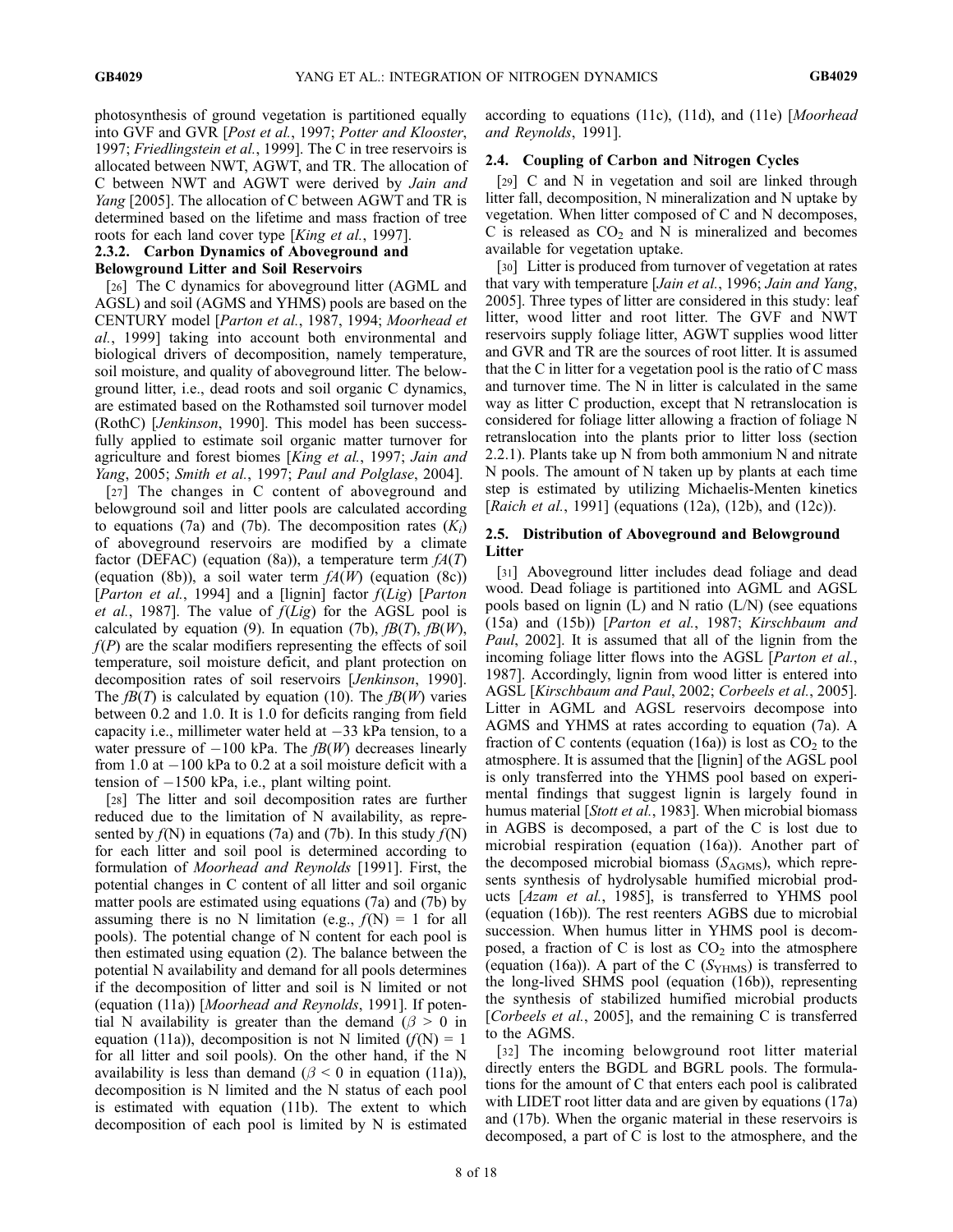Table 2. Sites Chosen in This Study for Calibrations and Validation of ISAM Model and MAP and MAT at Those Sites<sup>a</sup>

| Biome                   | Site (Code)                                 | Location          | MAP<br>(mm) | MAT<br>$(^{\circ}C)$ |
|-------------------------|---------------------------------------------|-------------------|-------------|----------------------|
| Tropical<br>forest      | Luquillo (LUQ)                              | Puerto Rico       | 3500        | 22.1                 |
|                         | Monteverde Cloud<br>Forest Reserve(MTV)     | Costa Rica        | 2685        | 17.6                 |
| Temperate<br>forest     | Coweeta Hydrological<br>(CWT)               | North<br>Carolina | 1847        | 12.5                 |
|                         | H.J Andrews<br>Experimental<br>Forest (AND) | Oregon            | 2291        | 9.3                  |
| <b>Boreal</b><br>forest | Bonanza Creek (BNZ)                         | Alaska            | 260         | $-3.6$               |
|                         | Juneau (JUN)                                | Alaska            | 1367        | 4.4                  |
| Tundra                  | Arctic Tundra (ARC)                         | Alaska            | 284         | $-7.0$               |
|                         | Niwot Ridge/Green<br>Lakes (NWT)            | Colorado          | 931         | $-3.7$               |
| Grassland               | Konza Prairie (KNZ)                         | Kansas            | 835         | 12.7                 |
|                         | Jornada (JRN)                               | New Mexico        | 233         | 14.6                 |

<sup>a</sup>MAP, Mean Annual Precipitation; MAT, Mean Annual Temperature.

rest enters into BGBS and SHMS reservoirs. The fraction of  $CO<sub>2</sub>$  ( $F<sub>CO2</sub>$ ) released to the atmosphere is calculated by equation (18) [Jenkinson, 1990]. The ratio of C entering BGBS and SHMS pools is assumed constant of 1.67 for all soils [Jenkinson, 1990]. When BGBS and SHMS are decomposed,  $CO<sub>2</sub>$  is released to the atmosphere, and the material (microbial and humus) in these pools are regenerated according to the same ratio as that of decomposed BGDL and BGRL.

# 3. Long-Term Intersite Decomposition Experiment Data for ISAM Calibration and Evaluation

#### 3.1. LIDET Data

[33] Data used for the calibration and evaluation of models of C and N content in litter and soil pools were compiled from the Long-Term Intersite Decomposition Experiment (LIDET). LIDET was a reciprocal litter bag study initiated in 1989 to study the effects of substrate quality and global macroclimate on decomposition, nutrient immobilization and mineralization over a 10 year period [LIDET, 1995; Parton et al., 2007]. The LIDET study provides litter data across several biomes in North and Central America for mass loss, litter quantity, [N], initial [lignin], and temperature and precipitation for long-term, i.e., 10 year, litter decomposition [Gholz et al., 2000; Moorhead et al., 1999]. The LIDET data employed here was first used to calibrate decomposition properties of contrasting litter types. In this way, it is possible for ISAM to simulate decomposition rates of litter types that fall on or between the contrasting litter extremes. Additional LIDET data was next used to evaluate the calibration.

[34] In total there are 28 sites involved in the LIDET. Ten LIDET sites representing five biomes directly comparable to the biomes defined in ISAM were selected for calibration and evaluation purposes in this study, with each biome represented by two replicate sites (Table 2). The sites chosen here met the following criteria: (1) minimum within-site

variation and (2) the most extensive data available as compared to other sites in LIDET data set. The decomposition data of a core set of five leaf-litter and three root-litter types decomposed at each of the ten selected sites were used in this study for calibration and evaluation (Table 3). This core set of litter types encompass a wide range of litter qualities, i.e., C:N ratios and N: Lignin ratios (Table 3) and therefore decomposition rates. Specifically, the decomposition data from two leaf litter types with contrasting C:N and N:Lignin, (Drypetes glauca and Triticum aestivum), were used for the calibration of aboveground litter pools. Drypetes glauca has 1.98% N and 10.9% Lignin and C:N of 25 and N:Lignin of 0.18. Triticum aestivum has 0.38% N and 16.2% Lignin and C:N of 138 and N:Lignin of 0.023 (Table 3). Next, leaf litter data from selected LIDET sites with *Pinus resinosa, Acer saccharum, Quercus prinus* were used to evaluate the aboveground litter decomposition properties (Table 3). Similarly, decomposition data from the two core root litters with contrasting properties, Pinus elliottii, Drypetes glauca, were used for the calibration of belowground decomposition. Andropogon gerardii root litter data was used for evaluation of belowground decomposition at all chosen sites (Table 3).

#### 3.2. ISAM Calibration

[35] Calibration of both aboveground and belowground litter decomposition is performed in two steps. First, the C dynamics of parameters controlling litter decomposition are calibrated. Next, the parameters controlling N immobilization and mineralization are calibrated. Calibration is performed by minimizing the total sum of the squares of the difference between predicted and observed C or N of decaying litter remaining for all chosen species and sites. This is realized through automatic optimization using the FFSQP (FORTRAN implementation of the Feasible Sequential Quadratic Programming) numerical optimization scheme [Zhou et al., 1997]. Under certain conditions an automatic optimization scheme is not able to give parameter values with results close to observations, particularly when there is a large year-to-year variation in the observational data. In such cases, trial and error is used to find parameters that achieve the least absolute difference between predicted and observed values.

[36] For aboveground litter decomposition, the calibration is accomplished by optimizing the parameters relating to

Table 3. Initial Quality of Core Litters Used to Calibrate and Validate the Model

| Litter Type | Specie (Acronym)             | Lignin<br>$\binom{0}{0}$ | N<br>$(\%)$ | Lignin/N |
|-------------|------------------------------|--------------------------|-------------|----------|
|             | Calibration                  |                          |             |          |
| Leaf litter | Triticum aestivum (TRAE)     | 16.2                     | 0.38        | 42.63    |
|             | Drypetes glauca (DRGL)       | 10.9                     | 1.98        | 5.5      |
| Root litter | Pinus elliottii (PIEL)       | 34.9                     | 0.82        | 42.5     |
|             | Drypetes glauca (DRGL)       | 16.1                     | 0.76        | 21.18    |
|             | Validation                   |                          |             |          |
| Leaf litter | Pinus resinosa (PIRE)        | 19.2                     | 0.58        | 33       |
|             | Acer saccharum (ACSA)        | 15.9                     | 0.80        | 19       |
|             | <i>Ouercus prinus</i> (OUPR) | 23.5                     | 1.02        | 23       |
| Root litter | Andropogon gerardii (ANGE)   | 10.5                     | 0.63        | 16.67    |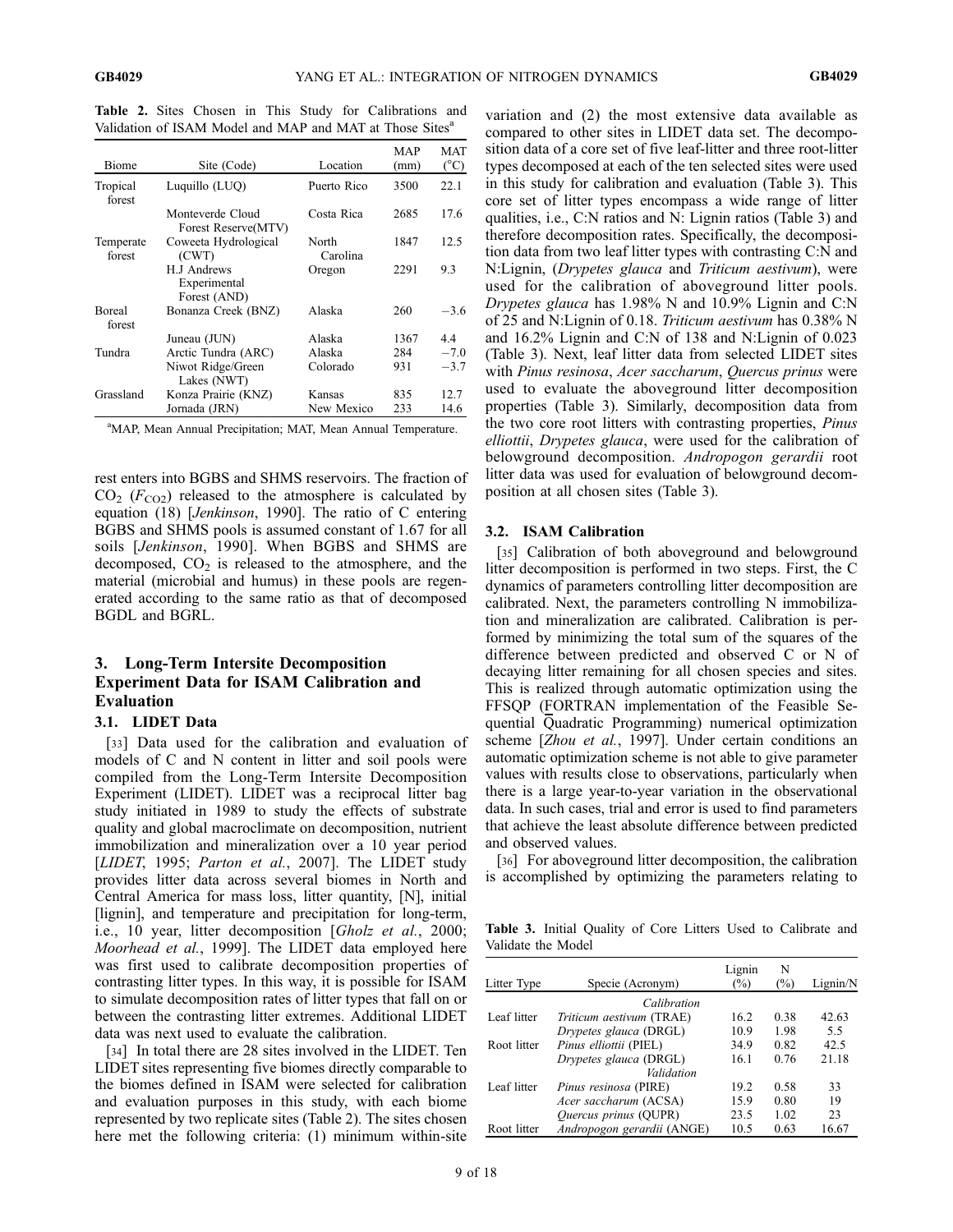|                                                                                           |                                                                                   | Parameter Values                     |             |            |
|-------------------------------------------------------------------------------------------|-----------------------------------------------------------------------------------|--------------------------------------|-------------|------------|
| Calibrated Process                                                                        | Equations                                                                         | Parameters                           | Original    | Calibrated |
|                                                                                           | Aboveground                                                                       |                                      |             |            |
| Partitioning of litter between<br>AGML and AGSL                                           | $f_{\text{ml}} = a - b \times L/N$                                                | a, b                                 | 0.85, 0.018 | 0.85,0.018 |
|                                                                                           | $f_{\rm sl} = 1 - f_m$                                                            |                                      |             |            |
| Lignin protection factor                                                                  | $f(Lig) = exp(-\alpha \times L_s)$                                                | $\alpha$                             | 3.0         | 1.5        |
| Climate control factor                                                                    | $fA(T) = m \times \exp(0.095 \times T_{\text{solid}})$                            | $\boldsymbol{m}$                     | 1.0         | 0.5        |
|                                                                                           | $fA(W) = \frac{1.0}{1.0 + n \times \exp(-8.5 \times w_{\text{rot}})}$             | $\boldsymbol{m}$                     | 1.0         | 0.73       |
| N mineralization and immobilization<br>(C:N of AGMS)                                      | $r_{\text{AGML}} = k1 \times N\% + k2$ , where                                    |                                      |             |            |
|                                                                                           | $k1 = \frac{r_{\text{max}} - r_{\text{min}}}{0.019}$ and                          | $\gamma_{\rm max}, \gamma_{\rm min}$ | 22, 12      | 30, 8      |
|                                                                                           | $k2 = \frac{20 \times r_{\text{max}} - r_{\text{min}}}{10}$<br><b>Belowground</b> | $\gamma_{\rm max}, \gamma_{\rm min}$ | 22, 12      | 30, 8      |
| Partitioning of litter between<br><b>BGDL</b> and <b>BGRL</b>                             | $f_{\text{ml}} = c - d \times L/N$                                                | c, d                                 | none        | 0.74,0.015 |
| N mineralization and immobilization<br>(The ratio between C:N ratios of<br>BGRL and BGDL) | $(C:N)_{BGRI}/(C:N)_{BGDI}$                                                       |                                      | none        | 3          |

Table 4. Major Processes and Parameters Calibrated

four processes. The first process is the partitioning of leaf litter between metabolic material and structural material, which is crucial for the overall decay rate of leaf litter, N immobilization and N mineralization (Table 4). The original partitioning formulations for this process from Parton et al. [1987] and implemented in this study, were tested with several field data at time scales that range from 1 to 5 years [Kirschbaum and Paul, 2002]. Here we have further evaluated those formulations for a range of ecosystems and different climate regimes using LIDET data over 10 year time scale. The second process for optimization is the effect of [lignin] on decomposition (Table 4). According to Moorhead et al. [1999], the original formulation from Parton et al. [1987] describing the extent of lignin protection on the decay of structural material may be over estimated. The third process is the climatic (temperature and soil moisture) control on decomposition. The climatic dependence of litter and soil organic matter decomposition is a central feature of any ecosystem model [Holland et al., 2000], and is highly variable [Ise and Moorcroft, 2006; Giardina and Ryan, 2000; Knorr et al., 2005]. We calibrated the parameters involved in this process by utilizing the chosen data from LIDET, which represents a wide range of climate conditions (Table 4). The last process optimized is N mineralization and/or immobilization during decomposition. These processes controlling N content in decaying litter and soil mineral N availability, which are calibrated according to the parameters in the equations that are used to calculate C:N ratio of AGMS (Table 4).

[37] For belowground litter decomposition, the first process calibrated is the partitioning of root litter between BGDL and BGRL as applied by Jain and Yang [2005] based on the RothC model [Jenkinson, 1990]. The ratio of BGDL to BGRL is assumed to be 0.25 for all forests, 0.43 for savannas and 0.5 for deserts and tundra (Table 4) [Jenkinson et al., 1991]. Here we assume that the partitioning of root litter between BGDL and BGRL is a function of root litter quality, i.e., [Lignin] and [N], as calibrated with LIDET data (Table 4). We have also calibrated N mineralization and/or immobilization during root decomposition by

calibrating the proportionality between the C:N ratios of BGDL and that of BGRL to fit the model output with the observations (Table 4).

### 3.2.1. Best Fit Model Results for Aboveground Litter

[38] The model calibrated results for mass (C) of litter remaining and [N] of decaying litter are compared with LIDET observations in Figure 2. The decomposition rates for both high  $(1.98\% N)$  and low-quality litter  $(0.38\% N)$ based on analysis of mass remaining (Figure 2, left) show seasonal variations with faster loss during summer months and slower loss during winter months. In addition, it is shown that litter decomposes faster at warm moist sites compared to cold, dry sites for both litter types. This confirms the climatic controls on decomposition, and shows the highest mass loss rate at the tropical forest site, intermediate at the temperate forest, boreal forest, and grassland and lowest mass loss at the tundra site. In all cases, the modeled results are in agreement with observations from LIDET.

[39] Comparisons of calibrated [N] and LIDET observations across five biome types show that the model is able to capture the pattern of [N] changes during decomposition (Figure 2, right). Higher-quality litter decomposes faster than the lower-quality litter at all sites, indicating the control of litter quality on decomposition (Figure 2, right). In addition, the calibrated [N] of decomposing litter is consistent with patterns of mass loss, e.g., increasing [N] in the remaining litter with increasing mass loss. There is good agreement between the calibrated and the observed [N], however the agreement is generally higher for the highquality litter than for lower-quality litter, probably due to large variability in the observational data of low-quality litter (Figure 2).

## 3.2.2. Best Fit Model Results for Belowground Litter

[40] The model calibrated results for mass remaining and [N] in decaying root litter compared to LIDET data is shown in Figure 3. Most variation in the quality of the root litter is attributed to different [lignin]; the [N] of the root litter considered here for calibration had little variation. Similarly to leaf litter, root litter also decomposes faster at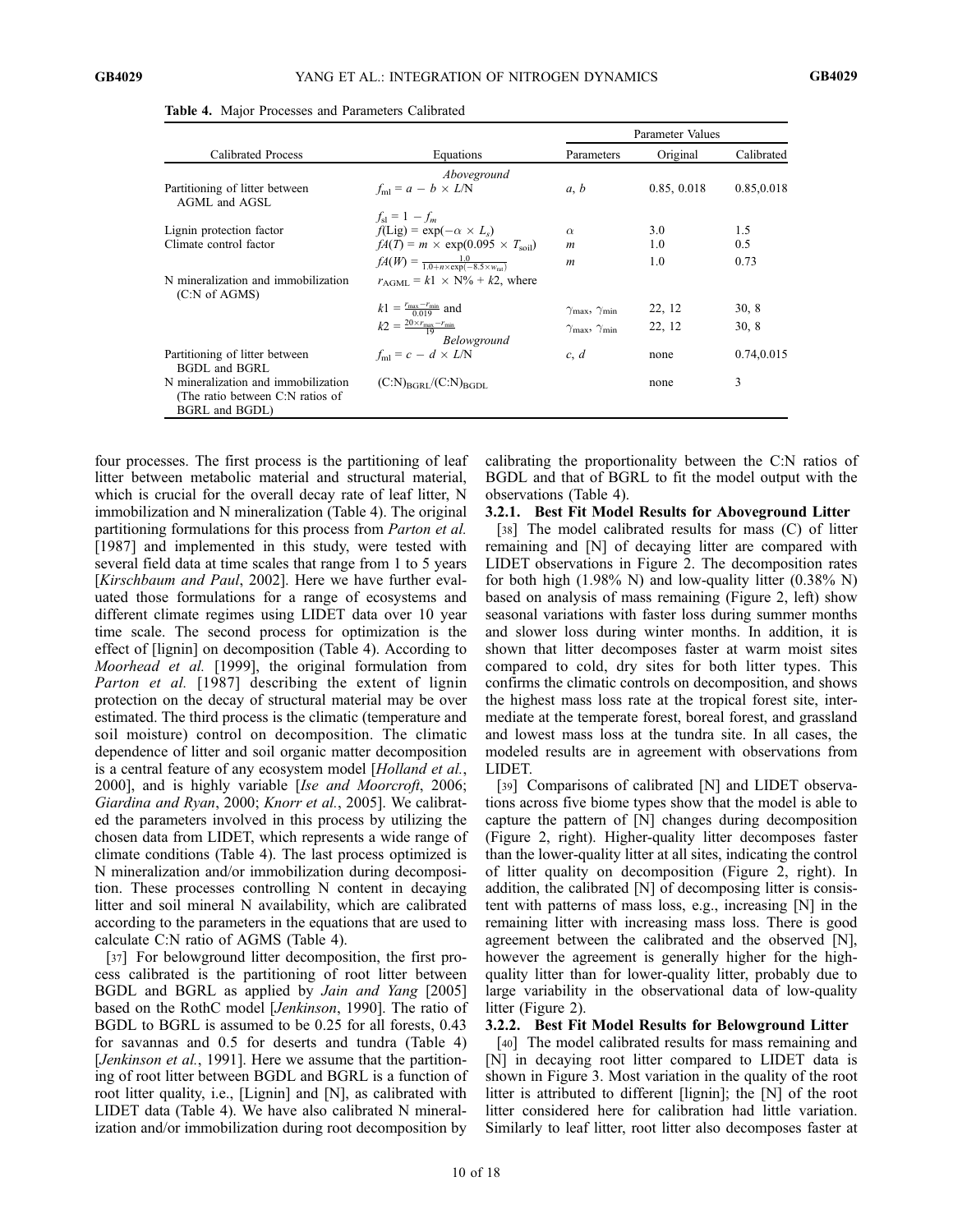

Figure 2. The comparison of observed and simulated (left) mass of carbon (C) remaining and (right) nitrogen (N) concentration of decaying leaf litter over 10 years at five sites representing five biomes. Red lines are the simulated decomposition of litter with 1.97% N and 10.8% Lignin; black lines are the simulated decomposition of litter with 0.38% N and 16.2% Lignin. Red symbols are mean observed decomposition of litter with 1.97% N and 10.8% Lignin; black symbols are mean observed decomposition of litter with 0.38% N and 16.2% Lignin; Error bars are one standard derivation of the observed mean.

warm moist sites and slower at dry cold sites (Figure 3, left) with good agreement between modeled results and observational data. Litter quality also contributes to percent mass remaining with higher-quality litter losing mass at a greater rate than low-quality litter. For example, high-quality tropical tree root litter with 0.76% N and 16.1% lignin decomposes faster than low-quality conifer tree root litter with 0.82% N and 34.9% lignin (Figure 3, left). The consistent pattern of lower [N] in low-quality litter compared to [N] of high-quality litter is captured by the model (Figure 3, right).

The [N] of decaying root litter shows increasing trends in most biome types (Figure 3, right) again with good agreement between modeled results and LIDET data. The exception is the [N] of low-quality tundra root litter which is stable over time as compared to the high-quality litter which shows a slight increasing trend (Figure 3, right).

# 3.3. ISAM Evaluation

### 3.3.1. Aboveground Litter Decomposition

[41] A subset of LIDET data was used to evaluate the calibrated model. The model performance is evaluated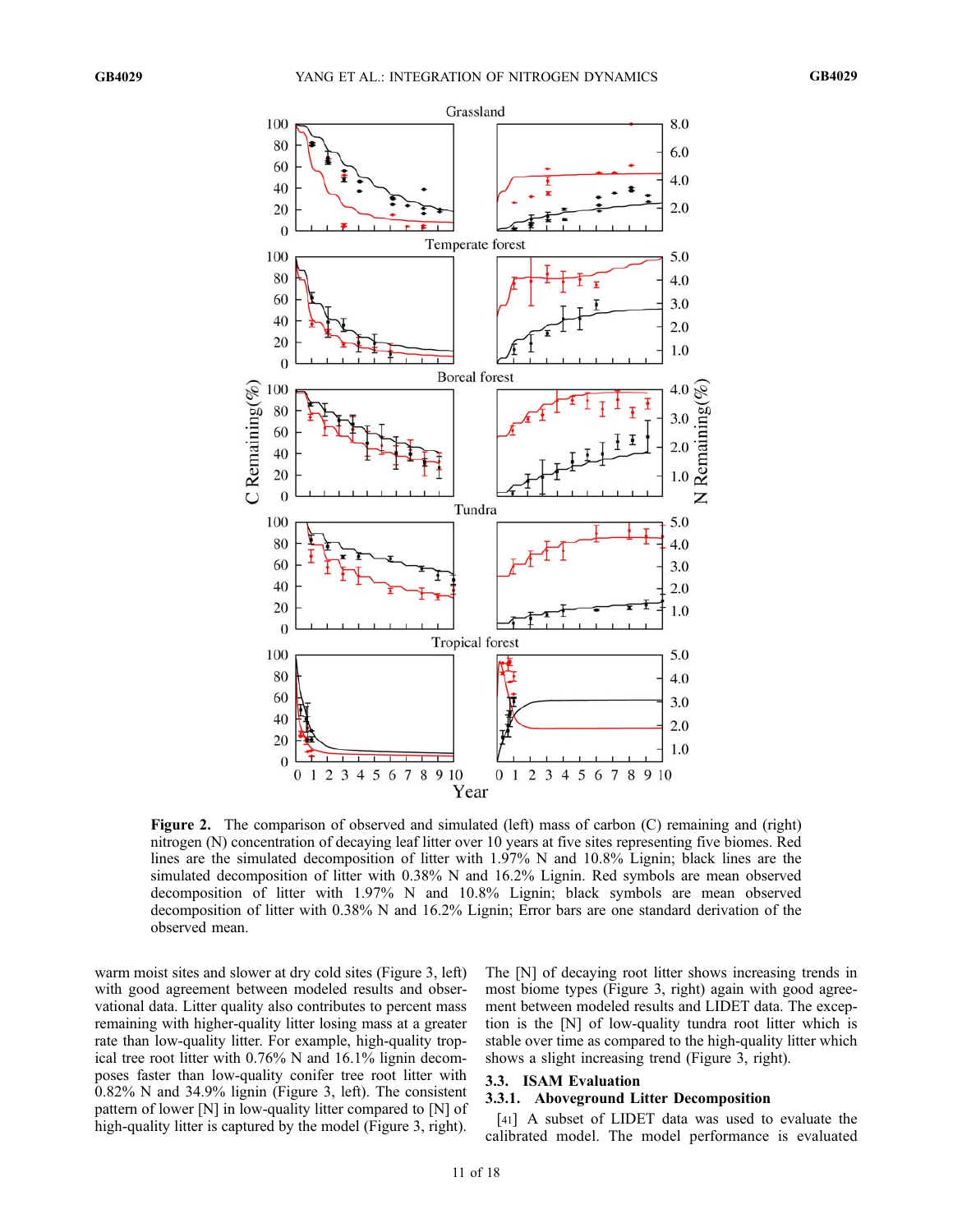

Figure 3. The comparison of observed and simulated (left) mass of carbon (C) remaining and (right) nitrogen (N) concentration of decaying root litter over 10 years at five sites representing five biomes. Red lines are the simulated decomposition of root litter with 0.76% N and 16.1% Lignin; black lines are the simulated decomposition of root litter with 0.82% N and 34.9% Lignin. Red symbols are mean observed decomposition of root litter with 0.76% N and 16.1% Lignin; black symbols are mean observed decomposition of root litter with 0.82% N and 34.9% Lignin; Error bars are one standard derivation of the observed mean.

through two standard statistical indices, e.g., correlation coefficient  $(r)$  and significance level  $(p)$ . The model simulated litter mass remaining for the 10 year time period compared to field data is shown in Figure S1a. As indicated in Table S2, correlation between predicted and observed litter mass remaining are high  $(r > 90\%)$  and are statistically significant ( $p < 0.01$ ) for almost all litter types and biomes. These comparisons clearly indicate that the model is capable of simulating mass loss patterns during long-term decomposition for a wide variety of litter types and climate regions. The model performs most successfully at tundra site and to a lesser extent at temperate and boreal forest sites with a slight overestimation of mass loss at earlier stages of decomposition (Figure S1a). The model slightly overestimates mass loss of decomposing litter at grassland sites. The possible reason for the overestimation of decomposition is that soil moisture instead of litter moisture was used in the model simulation. The moisture content in the litter layer could be much lower than that in soil, particularly for the grassland. Perhaps by overestimating litter moisture content,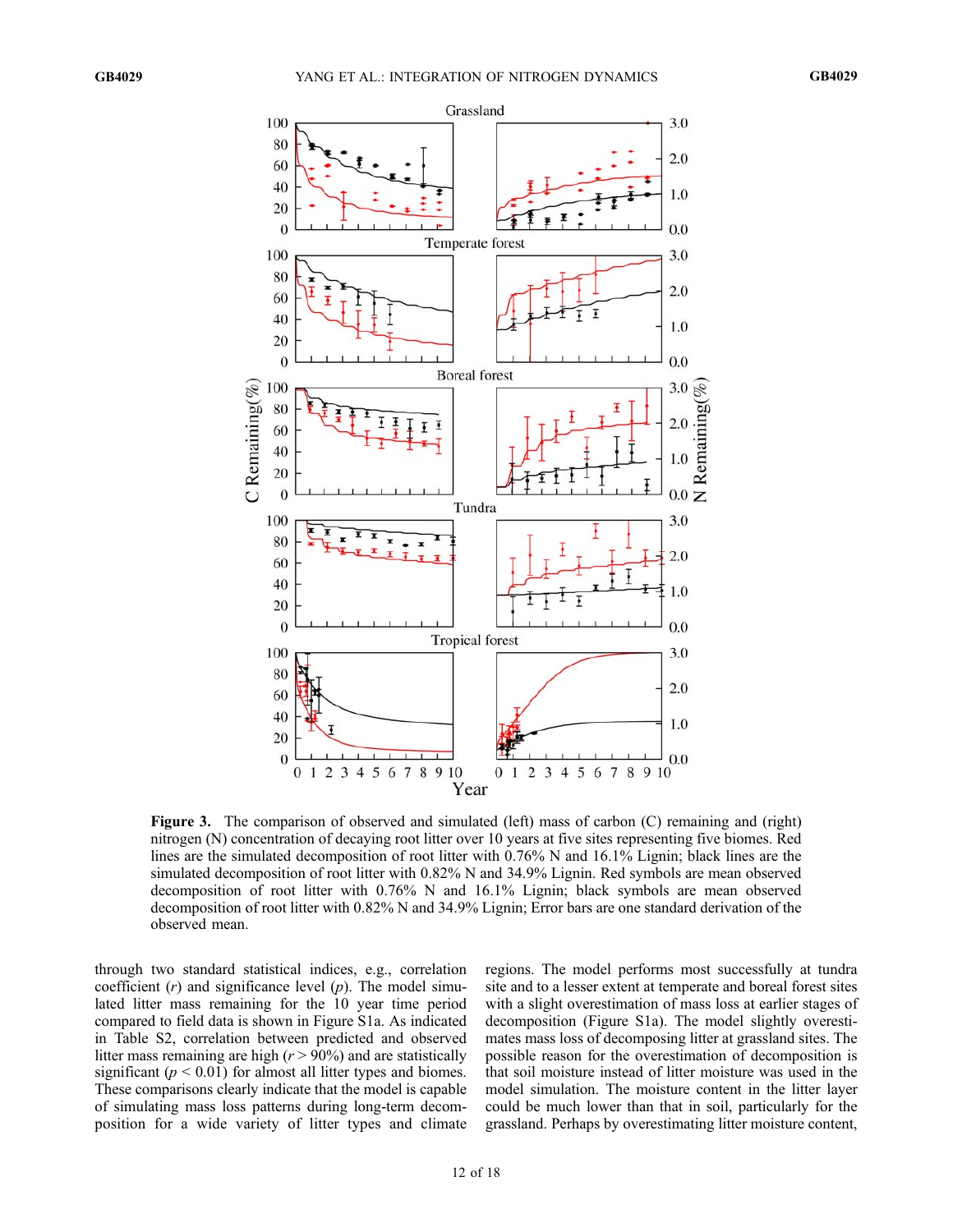

Figure 4. Fraction of initial litter N remaining as a function of the leaf litter mass remaining, with (a) high N litter with 1.98% N and (b) low N litter with 0.38% N. Data symbols shown in the graphs are the litter types for different biome sites defined in Table 3. The lines in the graphs are model simulations of the fraction of the initial N concentration as a function of litter mass remaining, averaged across all sites involved.

the decomposition rate of litter at the grassland site is overestimated. The [N] of decaying litter is shown in Figure S1b. The model simulations agree with the LIDET data as shown by the close 1:1 relationship between observed and predicted [N] in decaying litter (Figure S1b). It is clear that the model has the capacity to simulate N dynamics during decomposition in the long term for most of the combination of litter types and biomes. The low correlation between simulated and observed litter mass remaining and [N] in decaying litter in tropical forest and grassland (Tables S2 and S3) is probably caused by the bias in the observation data that is not accounted for by the model.

### 3.3.2. Belowground Litter Decomposition

[42] As described in section 3.1, root litter from a LIDET site with *Andropogon gerardii*, with 0.63% N and 10.5% lignin, was used to evaluate the model of belowground litter decomposition. In general, model simulated mass remaining and [N] of decaying litter for each biome site is in agreement with the LIDET data (Figures S2a and S2b). As with the simulation of aboveground litter decomposition, the model simulated values for the grassland site are higher than the median value of the observational data. As shown in Table S4, there is a good statistical correlation between predicted and the observed mass remaining and [N] dynamics during root litter decomposition.

### 3.3.3. Immobilization and Mineralization During Litter Decomposition

[43] Figure 4 shows model estimated variability in N immobilization and mineralization as a function of initial leaf [N] and mass remaining for highest and lowest initial [N] cases. It is important to note that there is a general pattern of increasing fraction of initial N in decomposing litter as the initial litter [N] decreases [Parton et al., 2007]. Leaf litter with high initial [N] cases (1.98% N) shows no net immobilization during the decomposition process. The rate of N release decreases as the initial [N] decreases with the highest rate of net release for the 1.98% N case. The results are not shown here for two intermediate cases 1.02%

N, 0.80% N. It is only in the initial [N] case of 0.38% N that a substantial amount of immobilization occurs (Figure 4). In this low initial  $[N]$  case, about 150% of the initial  $[N]$  is immobilized and the net N release starts only after about 60% of the mass has been lost. Model results are in agreement with LIDET data for the leaf litter with relatively high initial [N], but there is considerable discrepancy between modeled results and LIDET data for litter with low in initial [N], mainly because of very high variability in the LIDET data. Nonetheless, the model captures the overall N dynamics during decomposition at various biomes and over long time periods and is consistent with observations from other primary studies [Aber and Melillo, 1982; Moorhead et al., 1999; Parton et al., 2007]. In addition, the LIDET data and model results shown in Figure 4 support the conclusions of *Parton et al.* [2007] that the net N mineralization and immobilization during aboveground litter decomposition are dominantly controlled by the initial litter [N] and the mass remaining during decomposition.

[44] Modeled and observed root litter N follows a linear pattern of mass remaining and N released as soon as the decomposition of root litter begins (Figure 5) as microbial decomposers meet their N requirement directly from the litter. The modeled results are in agreement with observation, except for the initial stages of decomposition. Nevertheless, model captures the overall observed trend.

### 4. Steady-State Global Analysis

[45] The monthly temperature and precipitation data used in this study is the CRU TS 2.0 observation data set of the Tydall Center [Mitchell and Jones, 2005]. The mean temperature and precipitation for the period 1900 – 1920 and the 1765 atmospheric  $CO_2$  concentration of 278 ppmv was used for the model spinup. Each grid cell is determined to have reached equilibrium when the annual fluxes of NPP, litter C production, and soil respiration differ by less than  $10^{-3}$  Kg C  $\rm{m}^{-2}$  yr<sup>-1</sup> and when the fluxes of net N mineralization, litter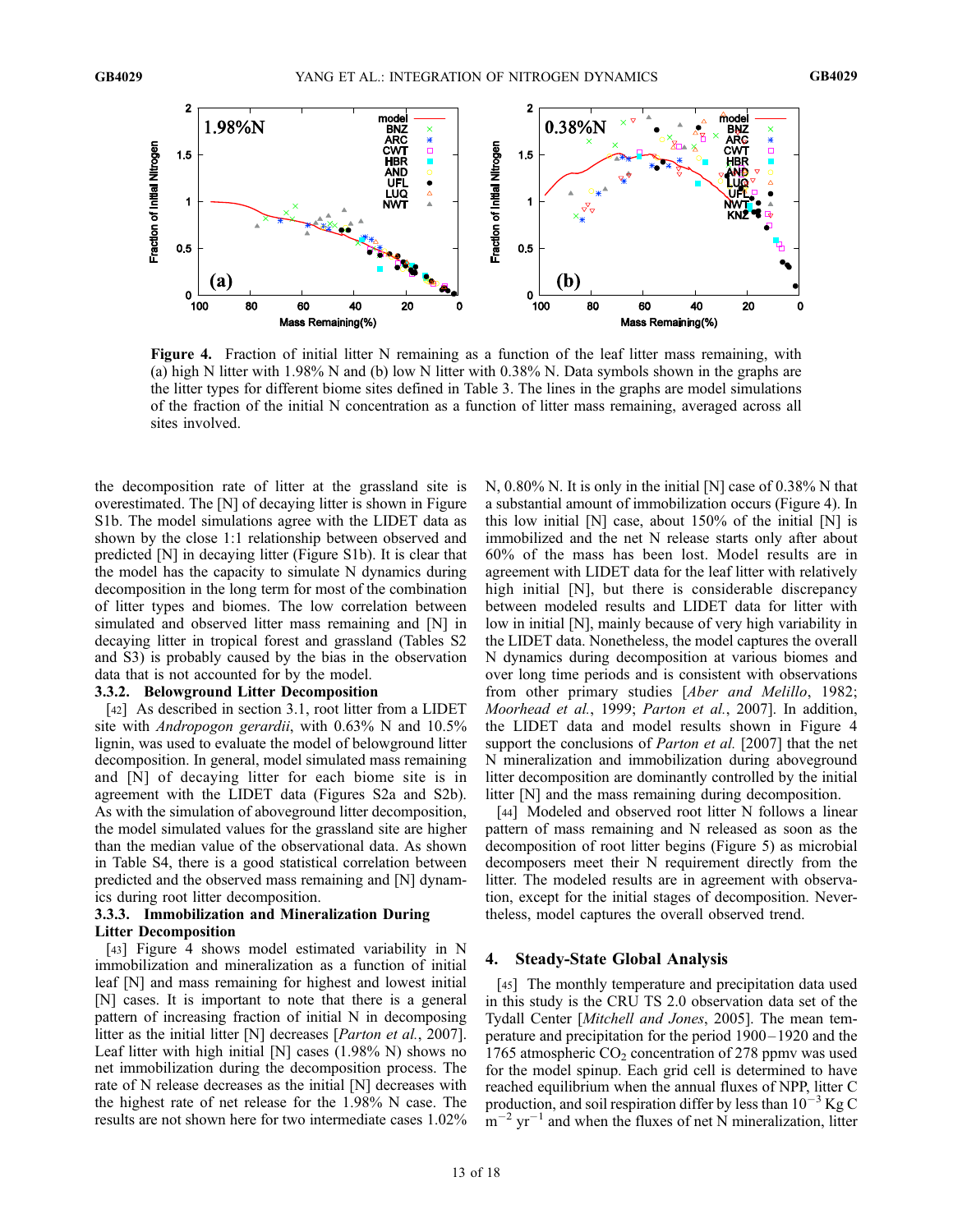

Figure 5. Fraction of original litter N remaining as a function of the root litter mass remaining, Data symbols shown in the graphs are two litter types: (a)  $0.63\%$  N litter and (b)  $0.76\%$  N litter for all sites, which represent different biomes as defined in Table 3. The lines in the graphs are the model simulations of the fraction of the initial N concentration as a function of litter mass remaining, averaged across all sites involved.

N production, and N uptake by vegetation differ by less than  $10^{-5}$  Kg N m<sup>-2</sup> yr<sup>-1</sup>, and those of total N input (N deposition plus N fixation) and N output (denitrification plus leaching) differ by less than  $10^{-5}$  Kg N m<sup>-2</sup> yr<sup>-1</sup>.

### 4.1. N Storage in Soils and Vegetation

[46] The mean model estimated steady state global distribution of soil N storage for the first 30 cm is 0.49 Kg N m<sup> $-2$ </sup>(65 Pg N) (Figure 6). Using the measured soil profile data for the upper 1 m, Post et al. [1985] and Batjes [1996] estimate global N amount in soils of about 95 PgN and 133 – 140 Pg N, respectively. Compared to these observed estimates, our modeled global mean value is quite reasonable considering that our estimates are for the first 30 cm soil, while the data-based estimates are for the upper 1 m soil.

[47] The density of organic N in soil modeled by ISAM in this study varies with biome type (Table S5), with highest soil organic N in tundra  $(1.24 \text{ kg N m}^{-2})$ , followed by temperate evergreen forest (0.90 Kg N m<sup>-2</sup>), boreal forest  $(0.75 \text{ Kg N m}^{-2})$ , and desert soil  $(0.06 \text{ Kg N m}^{-2})$ . The higher N density in tundra is primarily due to the slow

decomposition of organic matter caused by low temperatures, and water-saturated soils. At the same time, the C:N ratios for tropical forest soils are the lowest, due to the combined effects of higher temperature and precipitation in tropical forests contributing to higher litter decomposition. In contrast, in boreal forest and tundra higher C:N ratio combined with lower temperatures, contributes to comparatively slower decomposition rates (Table S5).

[48] In contrast to global distribution of soil N, vegetation N storage is highest in tropical evergreen forest and tropical deciduous forest (0.25–0.5 Kg N  $\text{m}^{-2}$ ), followed by boreal forest (0.12–0.15 Kg N m<sup>-2</sup>), tundra and desert (<0.03 Kg N m<sup>-2</sup>) (Figure 7). The high-vegetation N storage in tropical forest is due to the high productivity and therefore strong N demand in these biomes. Our model estimated global distribution pattern of vegetation N are very similar to other global modeling studies, which suggest that most vegetation N is in tropical forest and the least is in tundra and desert [Lin et al., 2000; Xu-Ri and Prentice, 2008]. Our model estimated global vegetation N storage value of 18 Pg N is largely in agreement with previously reported model estimates of 16 Pg N [Lin et al., 2000].



Figure 6. Model estimates of annual-mean N in soils (kg N  $m^{-2}$ ).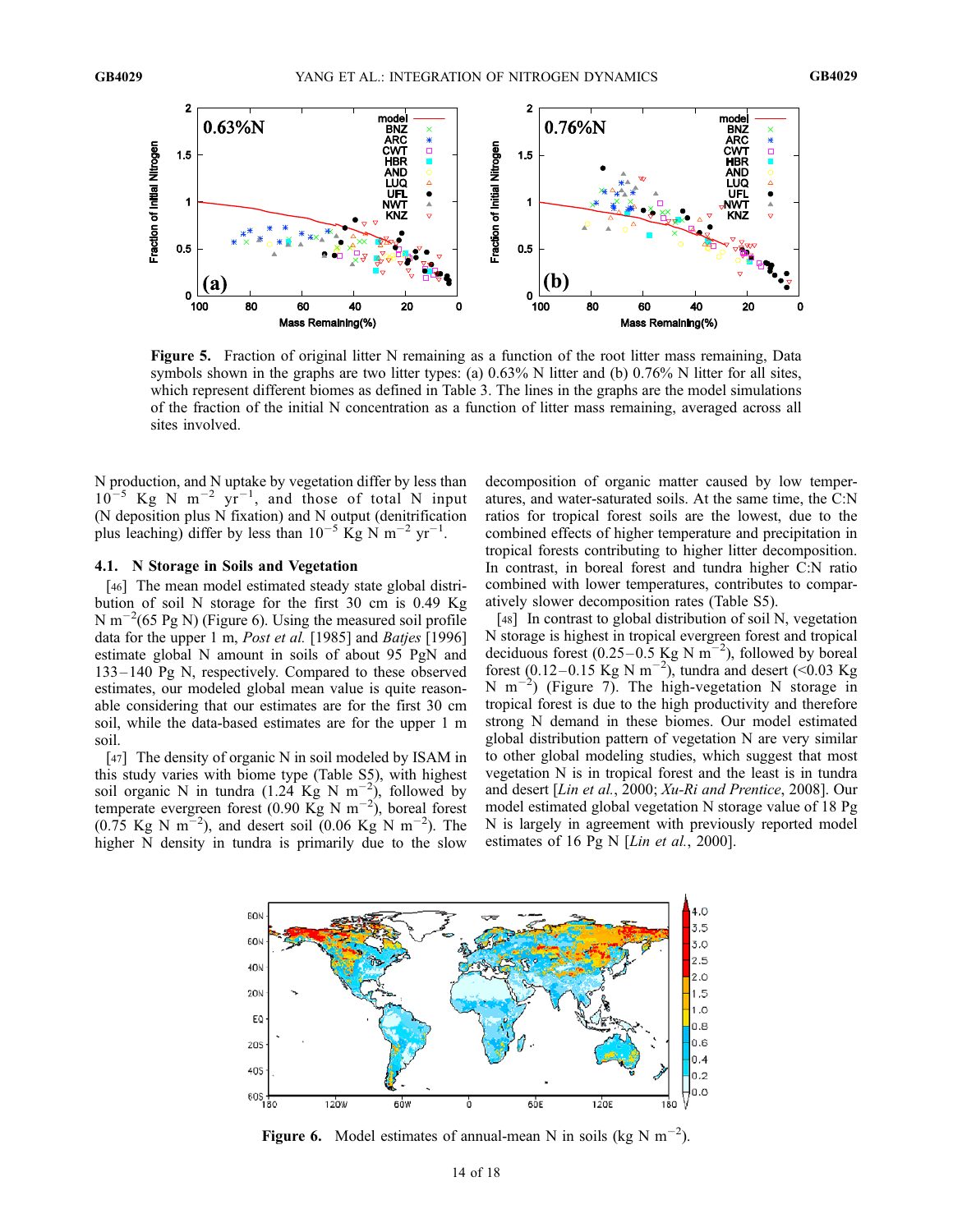

Figure 7. Model estimates of annual-mean N in vegetation (kg N  $m^{-2}$ ).

### 4.2. N Uptake

[49] The spatial pattern of annual N uptake is highly correlated with climate patterns (Figure 8). In warm, moist tropical regions, where biomes such as tropical evergreen forest, tropical deciduous forest and savanna dominate, N uptake is highest (Figure 8). In cold, dry regions, where biomes such as boreal forest, tundra, and desert often dominate, N uptake tends to be lower. N uptake is the lowest in high latitudes where the cold, dry climate creates N limiting conditions and reduces N availability for plants. Global annual N uptake is 1.002 Pg N yr<sup>-1</sup> (7.59 g N m<sup>-2</sup> yr<sup>-1</sup>), which is in good agreement with previous estimates of 1.084 Pg N yr<sup>-1</sup> by Xu-Ri and Prentice [2008] and 1.073 Pg N  $yr^{-1}$  by *Melillo et al.* [1993].

## 4.3. N Leaching

[50] Figure 9 shows the model-estimated global distribution of annual N leaching from soil layers. The model effectively captured the control of soil moisture on rates of N leaching. Higher rates of N leaching are found in tropical regions and subtropical regions where soil moisture is higher (Figure 9). Soil N leaching in temperate zones is almost undetectable on a yearly average basis. Examination of model output on a seasonal time scale reveals the sensitivity of N leaching to periods of high water input such as during spring and summer in the temperate zones.

Global nitrate leaching averaged about 0.47 g N  $\text{m}^{-2}$  yr<sup>-1</sup> and is comparable to the 0.3 g N m<sup>-2</sup> yr<sup>-1</sup> estimate given by Dickinson et al. [2002].

# 5. Conclusions

[51] In this paper, the development of a global terrestrial model of N dynamics model and its coupling to the geographically explicit terrestrial C cycle component of ISAM is described. The N model incorporates all major processes governing the N cycle and the interaction with the C cycle in global terrestrial ecosystems. Decomposition is the major source of mineral N for biological activities in most terrestrial ecosystems [Meentemeyer, 1978; Aerts, 1997; Parton et al., 2007]. By accounting for litter and SOM decomposition, the extended ISAM model structure effectively links N and C dynamics. The modified ISAM framework has been evaluated with a range of observations with a range of litter input rates, types, and climate conditions. This site-specific analysis demonstrates that ISAM is able to adequately capture N and C dynamics. The global patterns of vegetation and soil N, N uptake and N leaching are consistent with previous studies. The global distribution patterns of several N state variables such as mineral form N are not, however, available in the literature to evaluate the model performance. In order to improve the



Figure 8. Model-estimated global distribution of the rate of annual N uptake (g N m<sup>-2</sup> yr<sup>-1</sup>).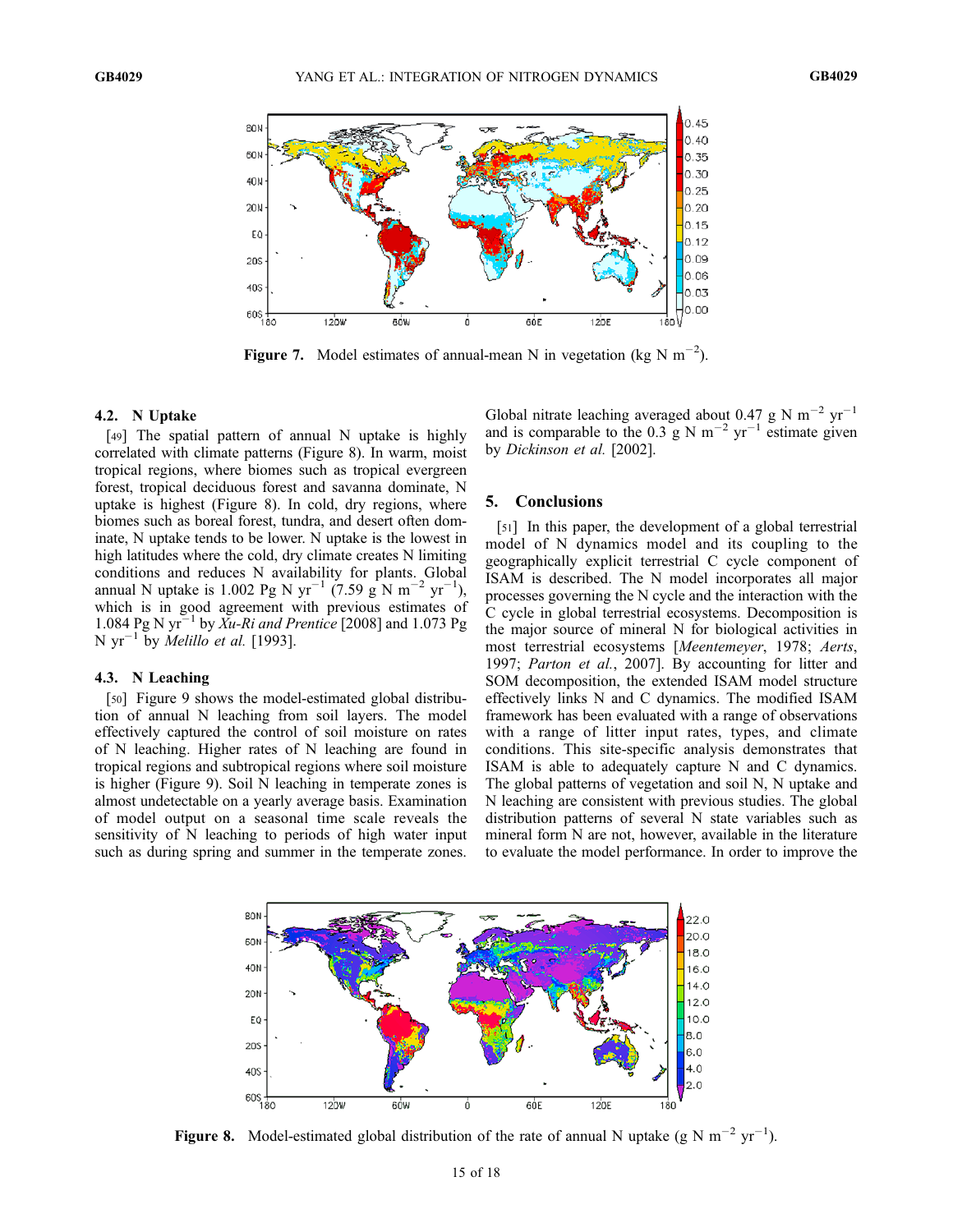

**Figure 9.** Model-estimated global distribution of the annual N leaching rate from soil layers (g N m<sup>-2</sup> yr<sup>-1</sup>).

accuracy of the model estimates additional experimental studies of C and N cycling at the global scale are required. Overall, inclusion of N dynamics and the good agreement between model simulation and measurements as presented in this study give increased confidence in the predictions of terrestrial C and N fluxes to and from the atmosphere. It further provides the framework for evaluating the interactive effects of C-N dynamics with environmental changes such as climate change, increasing atmospheric  $[CO<sub>2</sub>]$ , land cover and land use change and N deposition [Jain et al., 2009].

[52] Acknowledgments. This research is supported in part by the U.S. National Aeronautics and Space Administration Land Cover and Land Use Change Program (NNX08AK75G), the Office of Science, U.S. Department of Energy (DOE DE-FG02-06ER64195), and Energy Biosciences Institute, University of Illinois.

### References

- Aber, J., and J. Melillo (1982), Nitrogen immobilization in decaying hardwood leaf litter as a function of initial nitrogen and lignin content, Can. J. Bot., 60(11), 2263 – 2269.
- Aerts, R. (1997), Climate, leaf litter chemistry and leaf litter decomposition in terrestrial ecosystems: A triangular relationship, Oikos, 79(3), 439 – 449, doi:10.2307/3546886.
- Ainsworth, E. A., and S. P. Long (2005), What have we learned from 15 years of free-air  $CO<sub>2</sub>$  enrichment (FACE)? A meta-analytic review of the responses of photosynthesis, canopy properties and plant production to rising  $CO_2$ , New Phytol., 165, 351-371, doi:10.1111/j.1469-8137.2004.01224.x.
- Azam, F., K. A. Malik, and M. I. Sajjad (1985), Transformations in soil and availability to plants of  $15N$  applied as inorganic fertilizer and legume residues, *Plant Soil*, 86(1), 3-13, doi:10.1007/BF02185020.
- Batjes, N. (1996), Total carbon and nitrogen in the soils of the world, Eur. J. Soil Sci., 47(2), 151 – 163, doi:10.1111/j.1365-2389.1996.tb01386.x.
- Bauhus, J., and P. Khanna (1999), The significance of microbial biomass in forest soils, Going underground—Ecological studies in forest soils, edited by N. Rastin and J. Bauhus, Research Signpost, Trivandrum, India.
- Berthelot, M., P. Friedlingstein, P. Ciais, J. L. Dufresne, and P. Monfray (2005), How uncertainties in future climate change predictions translate into future terrestrial carbon fluxes, Global Change Biol., 11(6), 959 – 970, doi:10.1111/j.1365-2486.2005.00957.x.
- Bradbury, N. J., A. P. Whitmore, P. B. S. Hart, and D. S. Jenkinson (1993), Modelling the fate of nitrogen in crop and soil in the years following application of <sup>15</sup>N-labelled fertilizer to winter wheat, *J. Agric. Sci.*, 121, 363 – 379, doi:10.1017/S0021859600085567.
- Braswell, B., D. Schimel, E. Linder, and B. Moore III (1997), The response of global terrestrial ecosystems to interannual temperature variability, Science, 278(5339), 870-873, doi:10.1126/science.278.5339.870.
- Cao, L., and A. K. Jain (2005), An earth system model of intermediate complexity: Simulation of the role of ocean mixing parameterizations and climate change in estimated uptake for natural and bomb radiocarbon and

anthropogenic CO<sub>2</sub>, J. Geophys. Res., 110, C09002, doi:10.1029/ 2005JC002919.

- Cao, L., and A. K. Jain (2008), Learning about the ocean carbon cycle from observational constraints and model simulation of multiple tracers, Clim. Change, 89, 45 – 66, doi:10.1007/s10584-008-9421-1.
- Cao, M., and F. I. Woodward (1998), Dynamic responses of terrestrial ecosystem carbon cycling to global climate change, Nature, 393(6682), 249 – 252, doi:10.1038/30460.
- Cleveland, C. C., A. R. Townsend, D. S. Schimel, H. Fisher, R. W. Howarth, L. O. Hedin, S. S. Perakis, E. F. Latty, J. C. Von Fischer, and A. Elseroad (1999), Global patterns of terrestrial biological nitrogen (N2) fixation in natural ecosystems, Global Biogeochem. Cycles, 13(2),  $623 - 645$ , doi:10.1029/1999GB900014.
- Corbeels, M., R. McMurtrie, D. Pepper, and A. O'Connell (2005), A processbased model of nitrogen cycling in forest plantations: Part I. Structure, calibration and analysis of the decomposition model, Ecol. Modell., 187(4), 426 – 448, doi:10.1016/j.ecolmodel.2004.09.005.
- Cramer, W., et al. (1999), Comparing global models of terrestrial net primary productivity (NPP): Overview and key results, Global Change Biol., 5, 1 – 15, doi:10.1046/j.1365-2486.1999.00009.x.
- Cramer, W., A. Bondeau, F. I. Woodward, I. C. Prentice, R. A. Betts, V. Brovkin, P. M. Cox, V. Fisher, J. A. Foley, and A. D. Friend (2001), Global response of terrestrial ecosystem structure and function to  $CO<sub>2</sub>$ and climate change: Results from six dynamic global vegetation models, Global Change Biol., 7(4), 357 – 373, doi:10.1046/j.1365-2486.2001. 00383.x.
- Curtis, P. S. (1996), A meta-analysis of leaf gas exchange and nitrogen in trees grown under elevated carbon dioxide, Plant Cell Environ., 19(2), 127 – 137, doi:10.1111/j.1365-3040.1996.tb00234.x.
- DeLucia, E., D. Moore, and R. Norby (2005), Contrasting responses of forest ecosystems to rising atmospheric  $CO<sub>2</sub>$ : Implications for the global C cycle, Global Biogeochem. Cycles, 19, GB3006, doi:10.1029/ 2004GB002346.
- Denman, K. L., et al. (2007), Couplings between changes in the climate system and biogeochemistry, in Climate Change 2007: The Physical Science Basis. Contribution of Working Group I to the Fourth Assessment Report of the Intergovernmental Panel on Climate Change, edited by S. Solomon et al., pp. 499 – 587, Cambridge Univ. Press, Cambridge, U. K.
- Dickinson, R. E., et al. (2002), Nitrogen Controls on Climate Model Evapotranspiration, *J. Clim.*, 15(3), 278-295, doi:10.1175/1520-0442(2002)015<0278:NCOCME>2.0.CO;2.
- Finzi, A. C., D. J. P. Moore, E. H. DeLucia, J. Lichter, K. S. Hofmockel, R. B. Jackson, H. S. Kim, R. Matamala, H. R. McCarthy, and R. Oren (2006), Progressive nitrogen limitation of ecosystem processes under elevated  $\overline{CO}_2$  in a warm-temperate forest, *Ecology*,  $87(1)$ ,  $15-25$ , doi:10.1890/04-1748.
- Finzi, A. C., R. J. Norby, C. Calfapietra, A. Gallet-Budynek, B. Gielen, W. E. Holmes, M. R. Hoosbeek, C. M. Iversen, R. B. Jackson, and M. E. Kubiske (2007), Increases in nitrogen uptake rather than nitrogen-use efficiency support higher rates of temperate forest productivity under elevated CO<sub>2</sub>, Proc. Natl. Acad. Sci. U. S. A., 104(35), 14,014, doi:10.1073/pnas.0706518104.
- Friedlingstein, P., I. Fung, E. Holland, J. John, G. Brasseur, D. Erickson, and D. Schimel (1995), On the contribution of the biospheric  $CO<sub>2</sub>$  fertilization to the missing sink, Global Biogeochem. Cycles, 9(4), 541-556, doi:10.1029/95GB02381.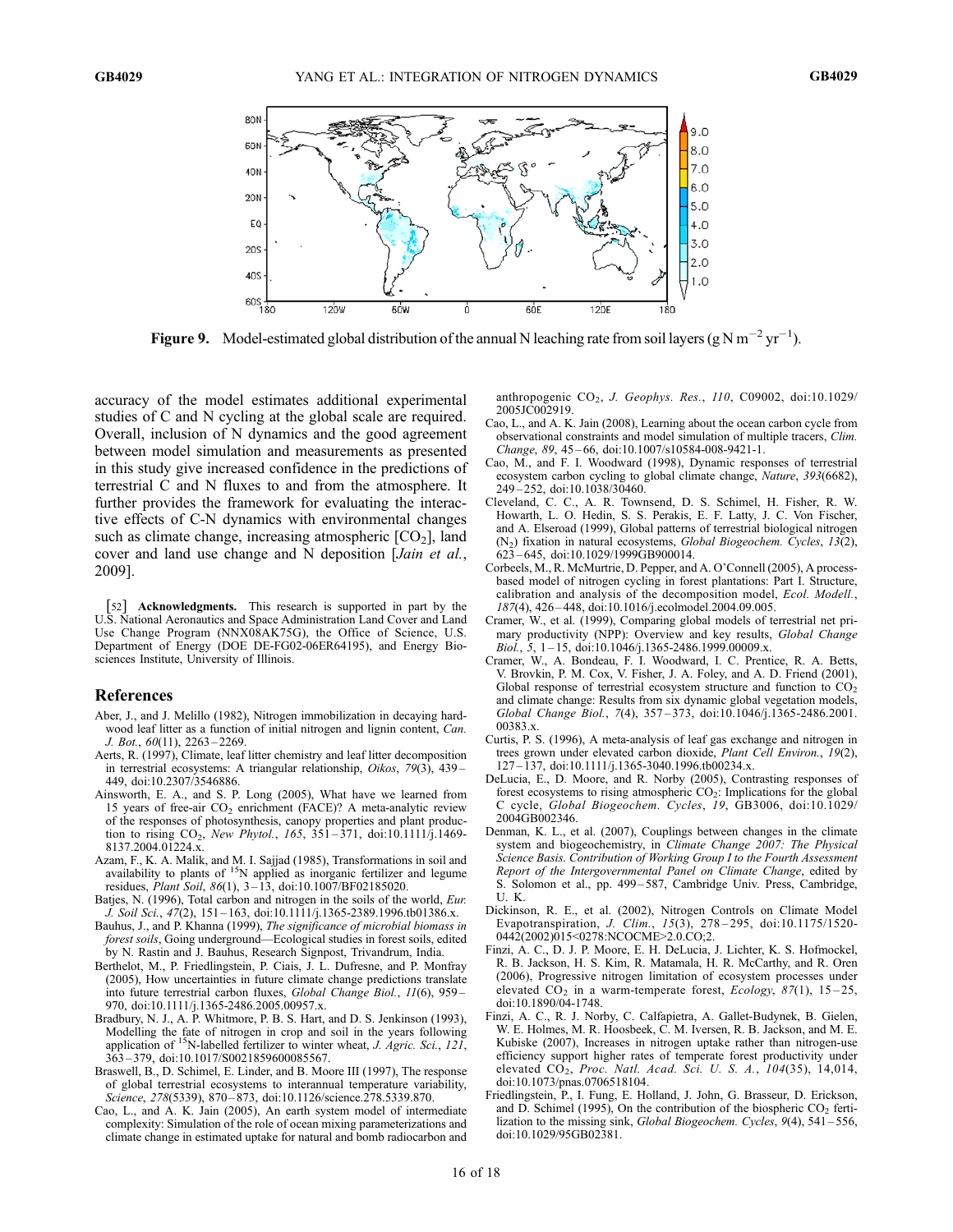- Friedlingstein, P., G. Joel, C. Field, and I. Fung (1999), Toward an allocation scheme for global terrestrial carbon models, Global Change Biol., 5(7), 755 – 770, doi:10.1046/j.1365-2486.1999.00269.x.
- Friedlingstein, P., P. Cox, R. Betts, L. Bopp, W. Von Bloh, V. Brovkin, P. Cadule, S. Doney, M. Eby, and I. Fung (2006), Climate – carbon cycle feedback analysis: Results from the C4MIP model intercomparison, J. Clim., 19(14), 3337 – 3353, doi:10.1175/JCLI3800.1.
- Friend, A., A. Stevens, R. Knox, and M. Cannell (1997), A process-based, terrestrial biosphere model of ecosystem dynamics (Hybrid v3. 0), Ecol. Modell., 95(2 – 3), 249 – 287, doi:10.1016/S0304-3800(96)00034-8.
- Galloway, J., F. Dentener, D. Capone, E. Boyer, R. Howarth, S. Seitzinger, G. Asner, C. Cleveland, P. Green, and E. Holland (2004), Nitrogen cycles: Past, present, and future, *Biogeochemistry*, 70(2), 153-226, doi:10.1007/s10533-004-0370-0.
- Gholz, H. L., D. A. Wedin, S. M. Smitherman, M. E. Harmon, and W. J. Parton (2000), Long-term dynamics of pine and hardwood litter in contrasting environments: Toward a global model of decomposition, Global Change Biol., 6(7), 751 – 765, doi:10.1046/j.1365-2486.2000.00349.x.
- Giardina, C., and M. Ryan (2000), Evidence that decomposition rates of organic carbon in mineral soil do not vary with temperature, Nature, 404(6780), 858 – 861, doi:10.1038/35009076.
- Gill, R. A., H. W. Polley, H. B. Johnson, L. J. Anderson, H. Maherali, and R. B. Jackson (2002), Nonlinear grassland responses to past and future atmospheric CO<sub>2</sub>, Nature, 417(6886), 279-282, doi:10.1038/417279a.
- Holland, E. A., J. C. Neff, A. R. Townsend, and B. McKeown (2000), Uncertainties in the temperature sensitivity of decomposition in tropical and subtropical ecosystems: Implications for models, Global Biogeochem. Cycles, 14(4), 1137 – 1152, doi:10.1029/2000GB001264.
- Hungate, B. A., P. D. Stiling, P. Dijkstra, D. W. Johnson, M. E. Ketterer, G. J. Hymus, C. R. Hinkle, and B. G. Drake  $(2004)$ ,  $CO<sub>2</sub>$  elicits long-term decline in nitrogen fixation, Science, 304(5675), 1291, doi:10.1126/ science.1095549.
- Ise, T., and P. R. Moorcroft (2006), The global-scale temperature and moisture dependencies of soil organic carbon decomposition: An analysis using a mechanistic decomposition model, Biogeochemistry, 80(3), 217-231, doi:10.1007/s10533-006-9019-5.
- Ito, A. (2005), Climate-related uncertainties in projections of the twentyfirst century terrestrial carbon budget: Off-line model experiments using IPCC greenhouse-gas scenarios and AOGCM climate projections, Clim. Dyn., 24(5), 435 – 448, doi:10.1007/s00382-004-0489-7.
- Jain, A. K., and X. Yang (2005), Modeling the effects of two different land cover change data sets on the carbon stocks of plants and soils in concert with CO<sub>2</sub> and climate Change, Global Biogeochem. Cycles, 19, GB2015, doi:10.1029/2004GB002349.
- Jain, A. K., H. S. Kheshgi, M. I. Hoffert, and D. J. Wuebbles (1995), Distribution of radiocarbon as a test of global carbon cycle models, Global Biogeochem. Cycles, 9, 153 – 166, doi:10.1029/94GB02394.
- Jain, A. K., H. S. Kheshgi, and D. J. Wuebbles (1996), A globally aggregated reconstruction of cycles of carbon and its isotopes, Tellus, Ser. B, 48(4), 583 – 600, doi:10.1034/j.1600-0889.1996.t01-1-00012.x.
- Jain, A. K., Z. Tao, X. Yang, and C. Gillespie (2006), Estimates of global biomass burning emissions for reactive greenhouse gases (CO, NMHCs, and NOx) and CO<sub>2</sub>, J. Geophys. Res., 111, D06304, doi:10.1029/ 2005JD006237.
- Jain, A. K., X. Yang, H. Kheshgi, A. D. McGuire, W. Post, and D. Kicklighter (2009), Nitrogen attenuation of terrestrial carbon cycle response to global environmental factors, Global Biogeochem. Cycles, 23, GB4028, doi:10.1029/2009GB003519.
- Jenkinson, D. (1990), The turnover of organic carbon and nitrogen in soil, Philos. Trans. R. Soc. London, Ser. B, 329(1255), 361 – 367, doi:10.1098/ rstb.1990.0177.
- Jenkinson, D. S., D. E. Adams, and A. Wild (1991), Model estimates of  $CO<sub>2</sub>$  emissions from soil in response to global warming, Nature, 351(6322), 304 – 306.
- Kheshgi, H. S., A. K. Jain, and D. J. Wuebbles (1996), Accounting for the missing carbon-sink with the  $CO_2$ -fertilization effect, Clim. Change,  $33(1)$ ,  $31-62$ , doi:10.1007/BF00140512.
- King, A. W., W. R. Emanuel, S. D. Wullschleger, and W. M. Post (1995), In search of the missing carbon sink: A model of terrestrial biospheric response to land-use change and atmospheric  $CO<sub>2</sub>$ , Tellus, Ser. B,  $47(4)$ , 501-519, doi:10.1034/j.1600-0889.47.issue4.9.x.
- King, A. W., W. M. Post, and S. D. Wullschleger (1997), The potential response of terrestrial carbon storage to changes in climate and atmospheric CO<sub>2</sub>, Clim. Change, 35(2), 199-227, doi:10.1023/ A:1005317530770.
- Kirschbaum, M. U. F., and K. I. Paul (2002), Modelling C and N dynamics in forest soils with a modified version of the CENTURY model, Soil Biol. Biochem., 34(3), 341 – 354, doi:10.1016/S0038-0717(01)00189-4.
- Knorr, W., I. Prentice, J. House, and E. Holland (2005), Long-term sensitivity of soil carbon turnover to warming, Nature, 433(7023), 298-301, doi:10.1038/nature03226.
- Koch, G. W., and H. A. Mooney (1996), Response of terrestrial ecosystems to elevated  $CO<sub>2</sub>$ : A synthesis and summary, in Carbon Dioxide and Terrestrial Ecosystems, pp. 415 – 429, edited by G. W. Koch and H. A. Mooney, Academic, San Diego, Calif.
- Körner, C. (2000), Biosphere responses to  $CO<sub>2</sub>$  enrichment, Ecol. Appl.,  $10(6)$ ,  $1590 - 1619$ .
- Lin, B. L., A. Sakoda, R. Shibasaki, N. Goto, and M. Suzuki (2000), Modelling a global biogeochemical nitrogen cycle in terrestrial ecosystems, Ecol. Modell., 135(1), 89 – 110, doi:10.1016/S0304-3800(00) 00372-0.
- Long, S. P., E. A. Ainsworth, A. Rogers, and D. R. Ort (2004), Rising atmospheric carbon dioxide: Plants FACE the future, Annu. Rev. Plant Biol., 55(1), 591 – 628, doi:10.1146/annurev.arplant.55.031903.141610.
- Long-Term Intersite Decomposition Experiment Team (LIDET) (1995), Meeting the challenge of long-term, broad-scale ecological experiments, LTER Publ. 19, 23 pp., U.S. LTER Network Off., Seattle, Wash.
- Luo, Y., et al. (2004), Progressive nitrogen limitation of ecosystem responses to rising atmospheric carbon dioxide, BioScience, 54(8), 731 – 739, doi:10.1641/0006-3568(2004)054[0731:PNLOER]2.0.CO;2.
- McGuire, A. D., J. Melillo, L. Joyce, D. Kicklighter, A. Grace, B. Moore III, and C. Vorosmarty (1992), Interactions between carbon and nitrogen dynamics in estimating net primary productivity for potential vegetation in North America, Global Biogeochem. Cycles, 6(2), 101 – 124, doi:10.1029/92GB00219.
- McGuire, A. D., J. Melillo, D. Kicklighter, and L. Joyce (1995), Equilibrium responses of soil carbon to climate change: Empirical and processbased estimates, J. Biogeogr., 22, 785 – 796.
- McGuire, A., S. Sitch, J. Clein, R. Dargaville, G. Esser, J. Foley, M. Heimann, F. Joos, J. Kaplan, and D. Kicklighter (2001), Carbon balance of the terrestrial biosphere in the twentieth century: Analyses of CO2, climate, and land use effects with four process-based ecosystem models, Global Biogeochem. Cycles, 15(1), 183 – 206, doi:10.1029/ 2000GB001298.
- Meentemeyer, V. (1978), Macroclimate and lignin control of litter decomposition rates, Ecology, 59(3), 465 – 472, doi:10.2307/1936576.
- Melillo, J. M., A. D. McGuire, D. W. Kicklighter, B. Moore, C. J. Vorosmarty, and A. L. Schloss (1993), Global climate change and terrestrial net primary production, Nature, 363, 234 – 240, doi:10.1038/363234a0.
- Mitchell, T. D., and P. D. Jones (2005), An improved method of constructing a database of monthly climate observations and associated high resolution grids, Int. J. Climatol., 25, 693 – 712.
- Mooney, H. A., J. Canadell, F. S. Chapin III, J. R. Ehleringer, C. Körner, R. E. McMurtrie, W. J. Parton, L. F. Pitelka, and E. D. Schulze (1999), Ecosystem physiology responses to global change, in Implications of Global Change for Natural and Managed Ecosystems. A Synthesis of GCTE and Related Research, IGBP Book Ser., vol. 4, edited by B. H. Walker et al., pp. 141-189, Cambridge Univ. Press, Cambridge, U. K.
- Moorhead, D., and J. Reynolds (1991), A general model of litter decomposition in the northern Chihuahuan Desert, Ecol. Modell.,  $56(1-4)$ ,  $197 - 219.$
- Moorhead, D., W. Currie, E. Rastetter, W. Parton, and M. Harmon (1999), Climate and litter quality controls on decomposition: An analysis of modeling approaches, Global Biogeochem. Cycles, 13(2), 575-590, doi:10.1029/1998GB900014.
- Mosier, A., J. Morgan, J. King, D. LeCain, and D. Milchunas (2002), Soilatmosphere exchange of CH 4, CO 2, NO x, and N 2 O in the Colorado shortgrass steppe under elevated CO 2, Plant Soil, 240(2), 201-211, doi:10.1023/A:1015783801324.
- Norby, R. J., and M. F. Cotrufo (1998), Global change: A question of litter quality, Nature, 396, 17 – 18.
- Norby, R. J., S. D. Wullschleger, C. A. Gunderson, D. W. Johnson, and R. Ceulemans (1999), Tree responses to rising CO<sub>2</sub>: Implications for the future forest, Plant Cell Environ., 22, 683-714.
- Norby, R. J., M. F. Cotrufo, P. Ineson, E. G. O'Neill, and J. G. Canadell (2001), Elevated  $CO<sub>2</sub>$ , litter quality, and decomposition: A synthesis, Oecologia, 127, 153-165, doi:10.1007/s004420000615.
- Norby, R. J., E. H. DeLucia, B. Gielen, C. Calfapietra, C. P. Giardina, J. S. King, J. Ledford, H. R. McCarthy, D. J. P. Moore, and R. Ceulemans (2005), Forest response to elevated  $CO<sub>2</sub>$  is conserved across a broad range of productivity, Proc. Natl. Acad. Sci. U. S. A., 102(50), 18,052 – 18,056, doi:10.1073/pnas.0509478102.
- Nowak, R. S., D. S. Ellsworth, and S. D. Smith (2004), Functional responses of plants to elevated atmospheric CO2: Do photosynthetic and productivity data from FACE experiments support early predictions?, New Phytol., 162, 253-280, doi:10.1111/j.1469-8137.2004.01033.x.